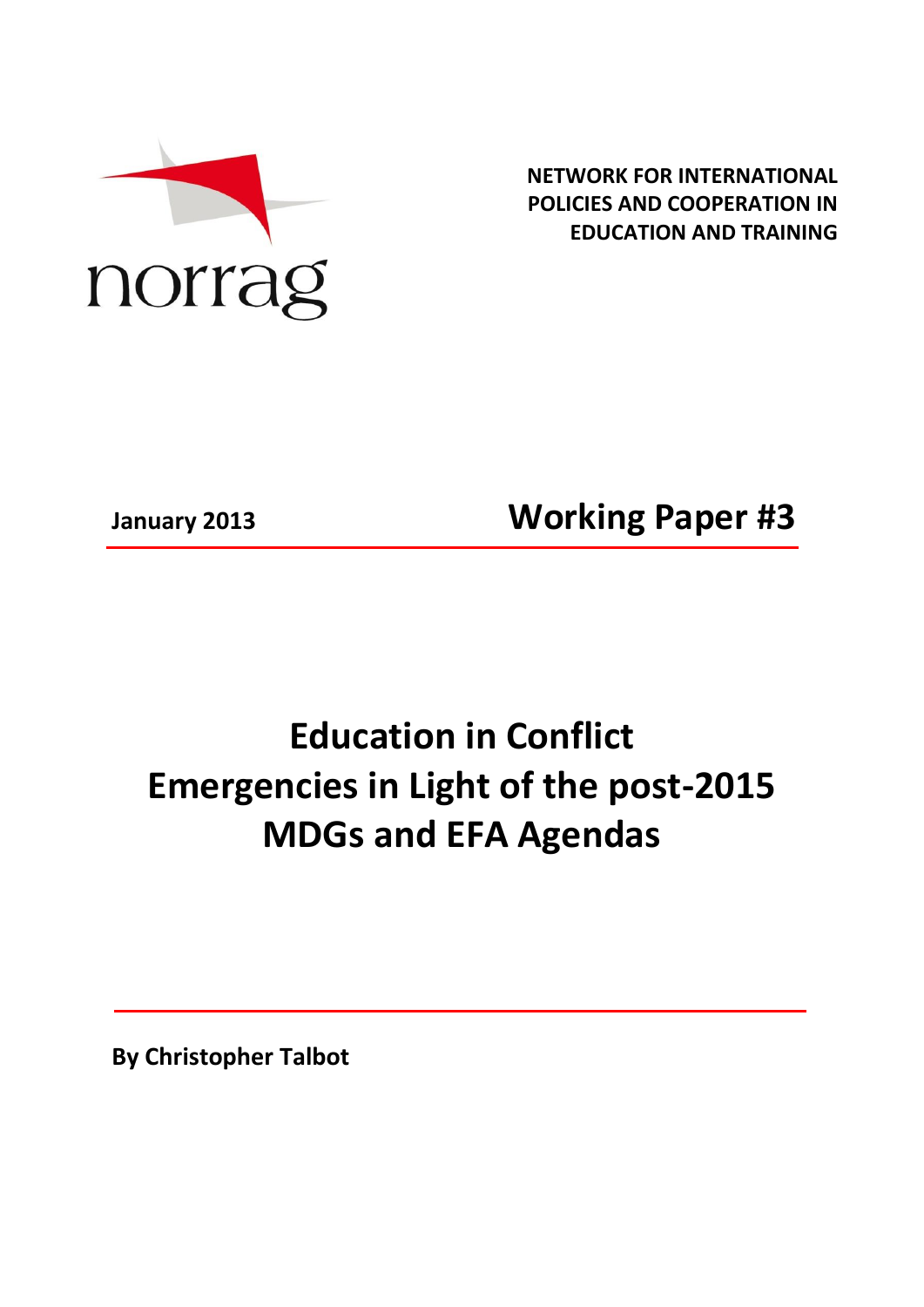## **About the author**

Christopher Talbot is a consultant in Education in Emergencies. He was formerly CEO of Education Above All (EAA), Doha; led UNESCO's work on education in emergencies and in postconflict and post-disaster situations; developed the education in emergencies research and training programme at UNESCO International Institute for Educational Planning (IIEP); and worked for UNHCR, including as Senior Education Officer. He was a co-founder of the Inter-Agency Network for Education in Emergencies (INEE) and the Global Coalition to Protect Education from Attack (GCPEA). Email[: christalbot1953@gmail.com.](mailto:christalbot1953@gmail.com)

The author gratefully acknowledges the valuable insights of several colleagues in the drafting of this paper, notably those of Tyler Arnot (Harvard Graduate School of Education), Lyndsay Bird (UNESCO IIEP), Michel Carton (NORRAG), Margaret Sinclair (EAA) and Kerstin Tebbe (INEE).

## **What is NORRAG?**

NORRAG (Network for international policies and cooperation in education and training) is a focus and a forum for the analysis of international cooperation in the education and training field. The main instruments of NORRAG are its publications (*NORRAG NEWS* and Policy Briefs), its website and its Blog and the organization of/and participation in meetings.

For more information and free registration, please visit: [www.norrag.org](http://www.norrag.org/)

# **NORRAG's Working Paper Series**

In addition to the twice-yearly *NORRAG NEWS* publication, NORRAG also conducts and commissions research on topics related to international education and training. NORRAG recently introduced a Working Paper Series to better disseminate and file such papers. Please see the full list at<http://www.norrag.org/en/publications/working-papers.html>

#### **NORRAG Co-ordination Address**

Michel Carton Graduate Institute of International and Development Studies (IHEID) Post Box 136 Rue Rothschild 24 1211 Geneva 21 Switzerland

Email: [michel.carton@graduateinstitute.ch](mailto:michel.carton@graduateinstitute.ch)

**© NORRAG 2013**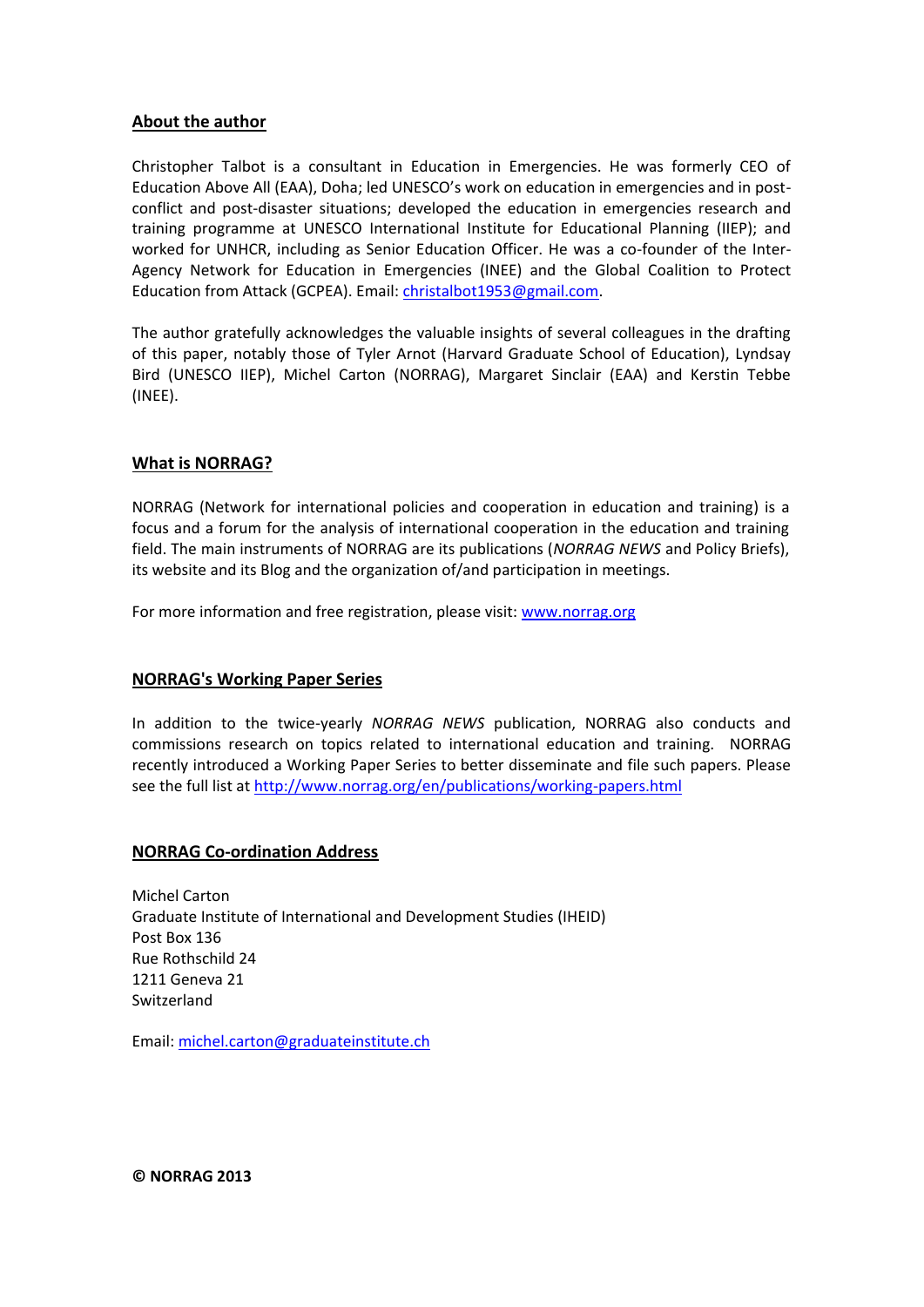# **EDUCATION IN CONFLICT EMERGENCIES IN LIGHT OF THE POST-2015 MDGS AND EFA AGENDAS**

# **By Christopher Talbot**

Increasingly intense international debates surrounding the post-2015 global education agenda have opened up during 2012. Whatever successors to the Millennium Development Goals (MDGs) and the Education for All (EFA) goals are eventually negotiated, all stakeholders will need to plan them in close coordination. A major shortcoming of the present educationrelated MDGs and EFA goals is that they were developed separately, with the more specific EFA goals preceding in time the more general MDGs. Another weakness of both is their too narrow focus on universal primary education (MDGs) and on basic education (EFA). Although the EFA movement has given some attention to non-formal education, adult literacy and skills development, most of the political impetus and financial investment has been on expansion of formal schooling.<sup>1</sup> The education component of a future post-MDG global development agenda needs to be comprehensively worded, allowing for the inclusion of all population groups, all situations and all sub-sectors of education systems. The future post-EFA goals need to spell out, as far as possible, objectives for all those population groups, situations and subsectors.

In those international debates over the post-2015 global education agenda, one vital population has been comparatively neglected until now: those affected by violent armed conflict. This includes refugees (people who cross an international border fleeing persecution or war), internally displaced persons (IDPs), and those harmed by conflict without being displaced. The needs for, challenges of and opportunities offered by the provision of education during conflict emergencies are intimately linked to other educational situations, such as provision of education in conflict-affected fragile states, in disaster emergency situations, and post-conflict and post-disaster educational recovery and reconstruction.

The focus of this paper, however, is on provision of education in conflict emergencies. It examines (i) the importance of educational provision in conflict emergencies in the light of post-2015 debates; (ii) the unusual, often threatening institutional environments in which education is conducted during conflict emergencies; (iii) several policy dilemmas in conflict emergencies (curriculum choices, secondary education, vocational education and training, teacher supply and management), with an in-depth examination of one policy theme, certification of the learning attainments of refugee and IDP learners, to illustrate the technical intricacy and political complexity of the technical and political challenges that confront emergency education; and (iv) policy commitments to the provision of education in emergencies.

During wars, education systems, personnel and students suffer the effects of conflict and forced displacement.<sup>2</sup> These include loss of life, loved ones and property, recruitment of children as combatants, mass rape and other sexual violence, and loss of educational opportunity, as schooling is halted or disturbed. The violence of armed conflict intensifies inequalities, disrupts whole societies and can have severe psychosocial effects on particular communities and individuals (IASC 2007).

l

 $<sup>1</sup>$  In this paper, the term 'education' will most frequently be used in reference to the whole gamut of learning</sup> opportunities, including schooling. When particular types or sub-sectors of education are discussed, they will be designated specifically.

 $^2$  For an excellent and detailed summary of those effects, see UNESCO 2011: 132-159.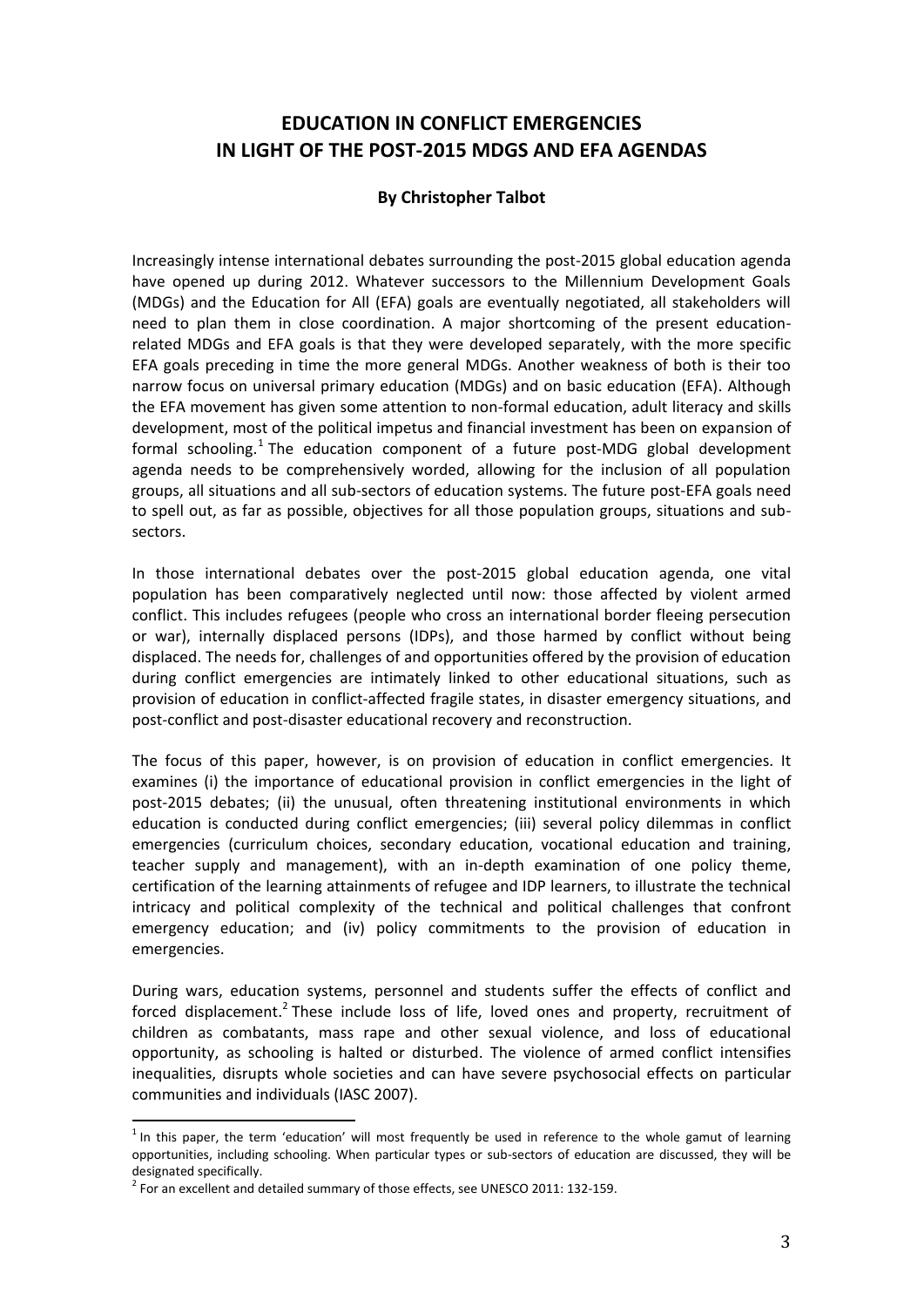Education policies and practices may play a variety of roles in the underlying causes of conflicts. Restricted educational opportunities (not enough education) deepen poverty and worsen insecurity. Unequal access to educational opportunities fuels grievances and a sense of injustice. Education of bad quality can be highly divisive, particularly if decisions about curriculum content, textbooks or language of instruction exclude or allow vilification of some social groups, and if education reinforces messages that violence is an acceptable solution to personal, social or political problems (UNESCO 2011: 160-171; Østby and Urdal 2011; Bush and Saltarelli 2000). A challenge for education providers in emergencies is to avoid such errors and to act to reinforce peace and social cohesion.

Yet emergencies can also open up opportunities for education system reform. As Mary Joy Pigozzi noted in an influential UNICEF paper in the 1990s, 'an emergency can provide a "crisis situation" in which immediate change is possible. In fact it may be much easier to introduce change into education systems as a result of an emergency than in peaceful, orderly times. Emergencies can thus provide an opportunity for transforming education' (Pigozzi, 1999: 4). Recent research has demonstrated the conditions under which such positive change can indeed be fostered during emergencies (Nicolai 2009).

## **Why education in emergencies matters**

For those working in education in emergencies, the fact that 2011's *EFA Global Monitoring Report* was devoted to education in armed conflict was welcome if overdue recognition of the fact that countries undergoing armed conflict are 'among the farthest from reaching the Education for All goals, yet their educational challenges go largely unreported' (UNESCO 2011: 2).

Twenty-eight million of the world's 61 million out-of-school primary-school-aged children live in conflict-affected poor countries (UNSG 2012: 6; GPE 2012; UNESCO 2011: 132). Violent conflict harms educational provision and attainment profoundly. Not only are children in conflict-affected countries disproportionately unable to enrol in primary school; their completion, secondary enrolment, literacy and mortality rates are much worse than in other countries. These effects are observed with even relatively minor conflict shocks and most severely impact girls, in part because of the widespread incidence and severity of sexual violence that accompanies war (Justino 2010; UNESCO 2011: 132-133).

The nature of armed conflict has changed in the past century. Wars are now overwhelmingly internal to nations, though foreign intervention plays a role in many such conflicts and they frequently spill across borders. Armed forces are increasingly recruited and deployed by nonstate actors. Civilian populations are deliberately targeted. Most conflicts are very long lasting: UNHCR reported that at the end of 2011, almost three-quarters of the refugees it was protecting and assisting were living in protracted situations, i.e. of greater than five years' duration – 7.1 million people in 26 countries (UNHCR 2012: 12). These facts have profound implications for the approach to be adopted towards provision of education. Short-term humanitarian expedients, and the short-term funding that accompanies them, are inadequate if the real educational needs of conflict-affected children are to be met.

Disasters such as earthquakes, floods and severe storms damage education systems, with intense local disruption but also often with harmful effects upon large areas of a country, and across borders. Pakistan's catastrophic experiences of earthquake in 2005 and flooding in 2010 and the Indian Ocean tsunami of 2004 illustrate this forcibly. Disasters tend to strike and harm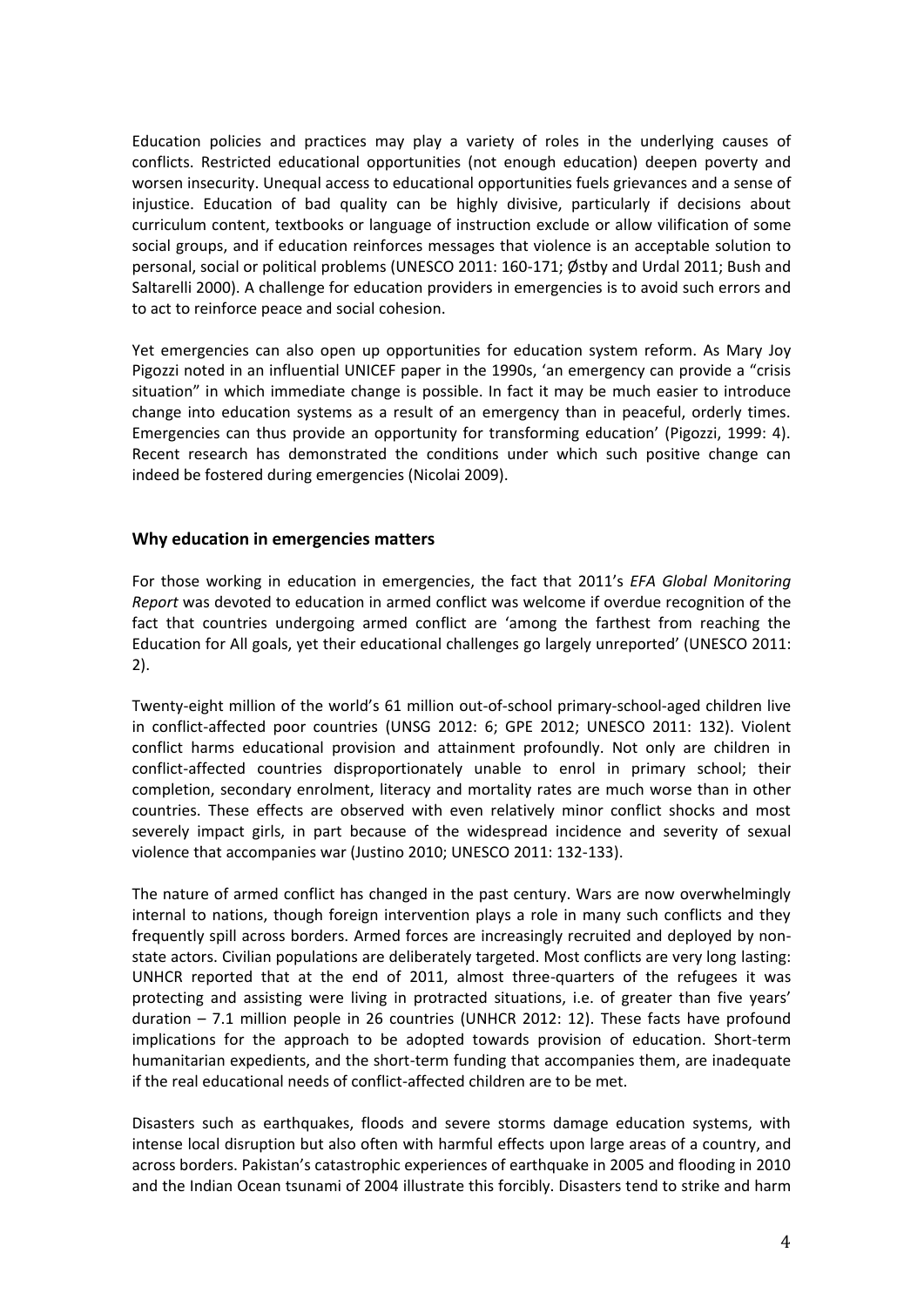conflict-affected areas disproportionately, exacerbating the vulnerability of countries already harmed by conflict (Kostner and Meutia 2011).

Whatever post-2015 development and education-specific goals are agreed upon, if they are to be truly comprehensive, the education of children suffering through the effects of armed conflict and disasters must be prioritised. This is not an easy challenge to meet, as the disruption, violence and political sensitivity of emergencies does not make them 'low-hanging fruit' for providing access to quality education. But the difficulty of the task is no excuse for inaction or delay.

With education competing for post-MDG attention with other service sectors, and with strong competition among sub-sectors of education for post-EFA priority, what is the overwhelming importance, the comparative advantage, of focussing attention on provision of education in emergencies?

Above all, states and agencies have a humanitarian imperative. In emergencies, education saves lives and education is a major factor in the protection of children, if properly delivered (Winthrop and Kirk 2008: 639-642; Wargo 2010: 29-32; IASC 2007: 148-156).<sup>3</sup> Children and adolescents who are not in school are at greater risk of violent attack and rape, and of recruitment into fighting forces, prostitution and life-threatening, often criminal activities. During war and displacement, formal and non-formal education provide opportunities to learn life-saving information and survival skills, such as landmine awareness, protection from sexual abuse and avoidance of HIV infection. In emergencies, education is a powerful tool against the pathologies that kill both immediately and later down the line, such as infant mortality and mother-to-child HIV and AIDS transmission.

Education not only saves lives in emergencies, it also sustains life by giving children a sense of the restoration of normality, familiar routine and hope for the future, all of which are vital for mitigating the psychosocial impact of violence and displacement for individuals and whole communities (IIEP-UNESCO 2010: Ch. 3.5). Good quality education provided during wartime can counter the underlying causes of violence, by fostering values of inclusion, tolerance, human rights and conflict resolution (Sinclair 2004; EAA 2012). This can do more than patch up the damage caused by conflict; it can help with long-term processes of peace-building and strengthening social cohesion (Nicolai 2009: 85-87; Novelli and Smith 2011: 28-32).

Education has enormous value for its own sake and all children and young people, including those affected by conflict, have the right to receive an education. However, education is also needed in emergency settings to prepare societies for eventual post-conflict or post-disaster reconstruction and social and economic development. Balanced development with economic growth requires that young people of all social, ethnic, religious and political backgrounds are equipped with literacy, numeracy and basic information technology and vocational skills to contribute to rebuilding of national economies. This must include those affected by emergencies. Without the social capital constructed by strong education, a country or region may remain dependent on the international community during and for some time after an emergency. Young people also need up-to-date skills to earn a living in the informal economies that spring up during wartime.

l

 $3$  Schooling is not automatically protective. State or non-state authorities must ensure that education facilities, personnel and students are safe from attack. Teachers' conduct must be subject to agreed codes of conduct and monitored. School administrators must enact policies to prevent bullying, abuse and exploitation, and enforce them.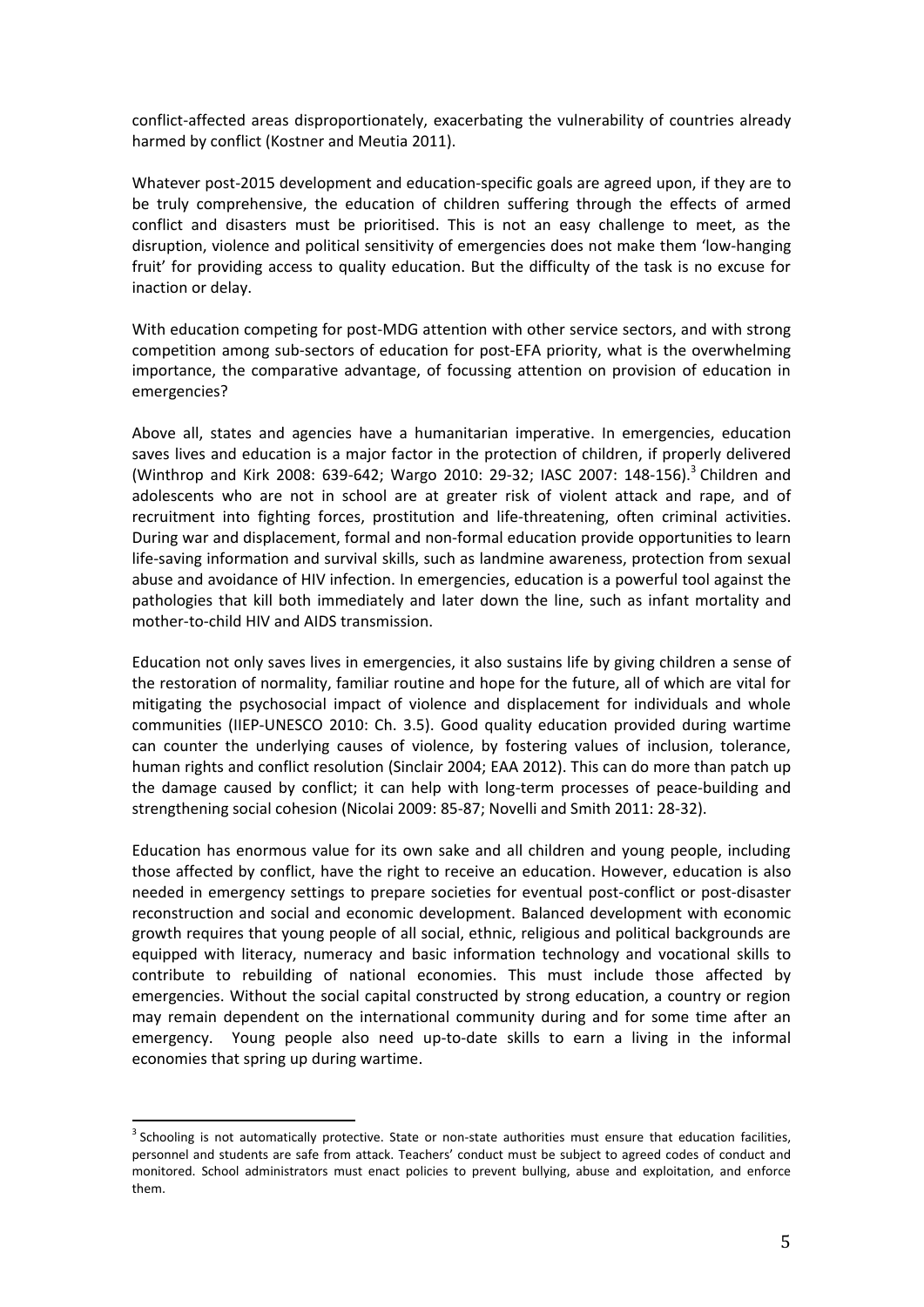However, formal education, supplemented by skills training, is insufficient to meet the needs of children and young people affected by conflict. The *World Development Report 2013* (World Bank 2012) emphasizes the crucial importance of job creation in the wake of the global economic crisis of recent years. The latest *EFA Global Monitoring Report* (UNESCO 2012) makes the case that governments and agencies must invest heavily in skills development, but does not adequately address the frustration of youth who complete education and training and then find no work. Marc Sommers (2012) movingly details the anxiety experienced by youth in post-conflict Rwanda, who, despite access to reasonably high levels of education and training, cannot earn enough money to purchase land and build a house that will allow them to marry and achieve full adulthood within the expectations of their society. Provision of education and training in emergency settings without investment in job and enterprise creation will fail to meet the deepest needs of conflict-affected youth.

In launching his *Education First* initiative in September 2012, the UN Secretary-General, Ban Kimoon, strongly endorsed the importance of education in conflict and disaster settings: "Growing up in the Republic of Korea as it recovered from war, I had few school supplies and studied in the open air. People today often ask about my country's transformation from poverty to prosperity. Without hesitation, I answer that education was the key. In almost all my visits to areas ravaged by war and disaster, the plea of survivors is the same: 'Education first.' Education helps to re-establish normalcy for traumatized children and sets the stage for lasting stability. *[Education First](http://ineesite.us5.list-manage.com/track/click?u=fef0506b371181f31cc3ba467&id=7cd366e509&e=7a5f1b3ec4)* aims to raise the political profile of education, strengthen the global movement to achieve access to quality education and generate additional and sufficient funding through sustained advocacy efforts. Many governments, NGOs and all relevant UN agencies support it [\(http://www.globaleducationfirst.org/289.htm\)](http://www.globaleducationfirst.org/289.htm).

The Global Partnership for Education (GPE), comprised of 46 developing countries, and more than 30 bilateral, regional, and international agencies, development banks, the private sector, teachers, local and global civil society groups, has issued *Education Cannot Wait: A Call to Action by Global Leaders to Help Children in Crisis Countries,* which echoes and supports the Secretary-General's prioritization of quality education in emergencies. The *Call to Action* is specifically endorsed by many UN member states, UN agencies and international NGOs (GPE 2012*a*, 2012*b*).

Speaking in New York on 24 September 2012, Gordon Brown, recently appointed as UN Special Envoy on Global Education, cited his recent experience in South Sudan: 'When I talked to [families] about what they wanted most for their children, it was not shelter, although they needed it; not security, although they required it; not food, although they desperately wanted it; it was education for their children.'

The experience of a Sudanese refugee woman who fled from Darfur to Chad in 2004 conveys the importance of education to those affected by emergencies:

*'We had to leave behind all of our possessions. The only thing we could bring with us is what we have in our heads, what we have been taught – our education. Education is the only thing that cannot be taken from us.'* 

(Women's Refugee Commission, cited in Perlman Robinson 2011: 1)

[\(http://www.globaleducationfirst.org/685.htm\)](http://www.globaleducationfirst.org/685.htm)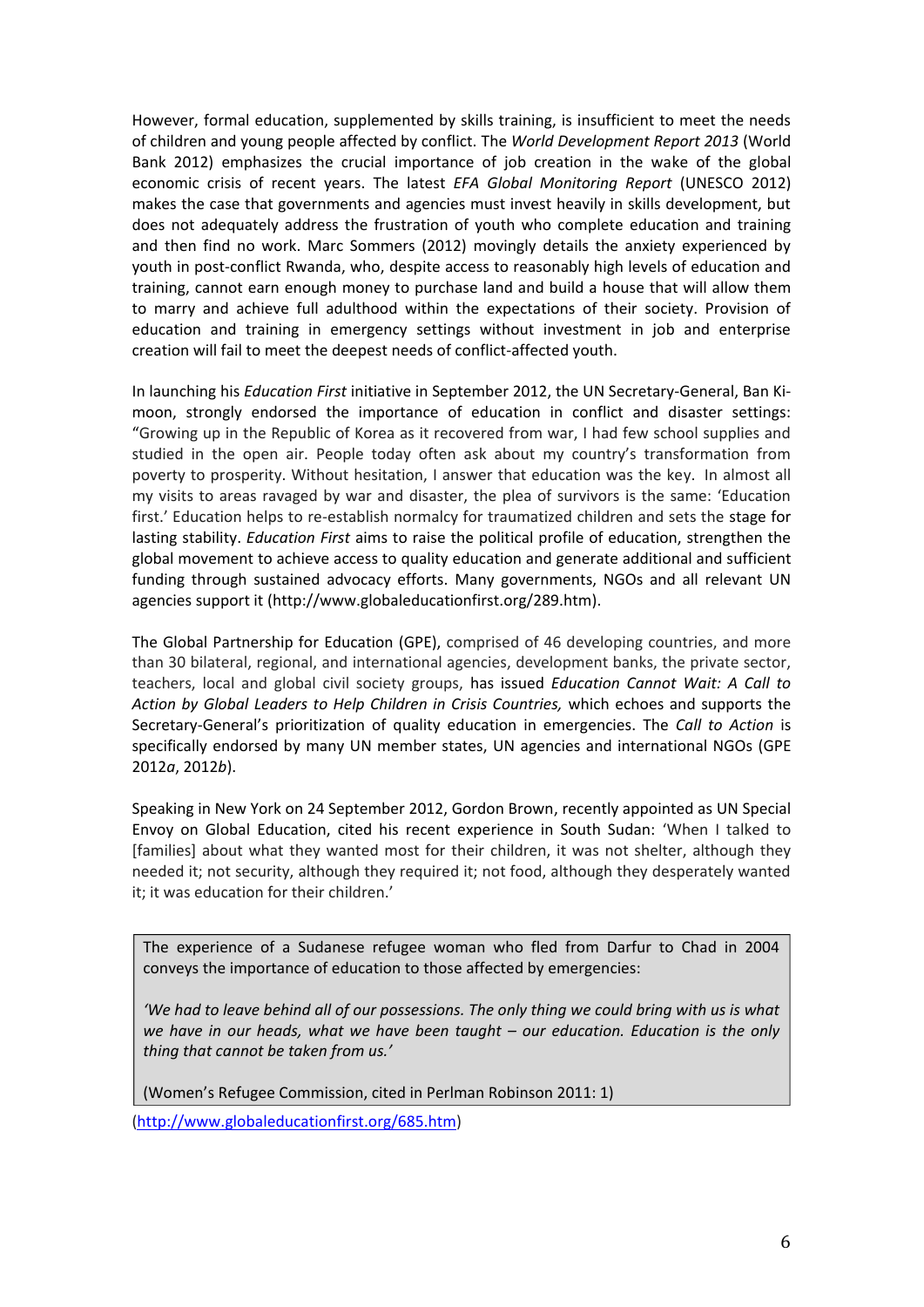On 3 September 2012, Dr. Rowan Williams, the Archbishop of Canterbury, hosted a conference on Education for Children Affected by Armed Conflict. At that conference, Gordon Brown said, 'Education opens a sustainable path to strengthen conflict-affected economies, by giving children opportunities and hope for the future.' Mr. Brown urged the need for 'drastic action' and more investment in education if there is to be any chance of meeting the Millennium Development Goals in 2015. The Archbishop stated, 'This is an issue which takes us to the heart of some of the most disturbing and shocking elements in international life because in recent years, perhaps more than ever, we have seen the disruption of children's education not only as one of the side effects of conflict but quite often as a deliberate tool of terror.' [\(http://www.archbishopofcanterbury.org/articles.php/2609/archbishop-we-must-locate](http://www.archbishopofcanterbury.org/articles.php/2609/archbishop-we-must-locate-education-at-the-very-heart-of-the-humanitarian-agenda)[education-at-the-very-heart-of-the-humanitarian-agenda\)](http://www.archbishopofcanterbury.org/articles.php/2609/archbishop-we-must-locate-education-at-the-very-heart-of-the-humanitarian-agenda).

A security-related argument may be advanced in favour of provision of quality education in emergencies. Poor countries can reduce the potential for conflict by increasing of educational opportunities for young people. Barakat and Urdal (2009) found that strengthening female education is likely to have a mitigating effect on conflict even though women and girls with low education do not typically directly engage in violence. Children and young people affected by war and disasters are often members of social groups on the fault lines of their societies. Giving such children and young people a chance for an education reduces the likelihood that they will constitute a lost, disaffected and angry generation, who turn more readily to violence to satisfy their needs and sense of grievance. (Urdal 2011; Østby and Urdal 2011; Collier and Hoeffler 2004).

However, this line of argument needs careful nuancing to avoid blaming youth for the viciousness of manipulative politicians. Only a small minority of war-affected children and youth may resort to armed violence to redress perceived wrongs; and many terrorists emerge from educated milieux in their societies. So denying education to those suffering the consequences of war does not automatically lead to more war; and providing education is not enough to undercut recruitment into armed groups or terrorism. Advocates for education in emergencies must pass the message that education and skills training are essential but not sufficient, without accompanying support to job creation and enterprise development. Nevertheless there is an undeniable connection between the loss of hope for a better future among young people that education, well delivered, can give, and the intensification of violence in many low- and middle-income countries (UNESCO 2011: 164-165).

# **Unusual, often threatening, institutional arrangements**

Education in emergencies takes place in institutional contexts that are unlike those that usually apply in stable, peaceful settings. If there is forced internal displacement, the role of the national Ministry of Education (MoE) in the delivery of education services may be minimal for IDPs, many of whom live in areas outside the government's effective territorial control. UNICEF and NGOs, national and international, often play a far more active role.

In 2005, the United Nations undertook a major reform of humanitarian response aimed at improving the effectiveness of that response by ensuring greater predictability, accountability and partnership. The humanitarian reform process has been an attempt by the international humanitarian community to reach more beneficiaries, with more comprehensive needs-based relief and protection, in a more effective, timely and accountable manner. A major part of the process has been to create 'clusters' of key institutional actors for each important technical sector involved in response to emergencies.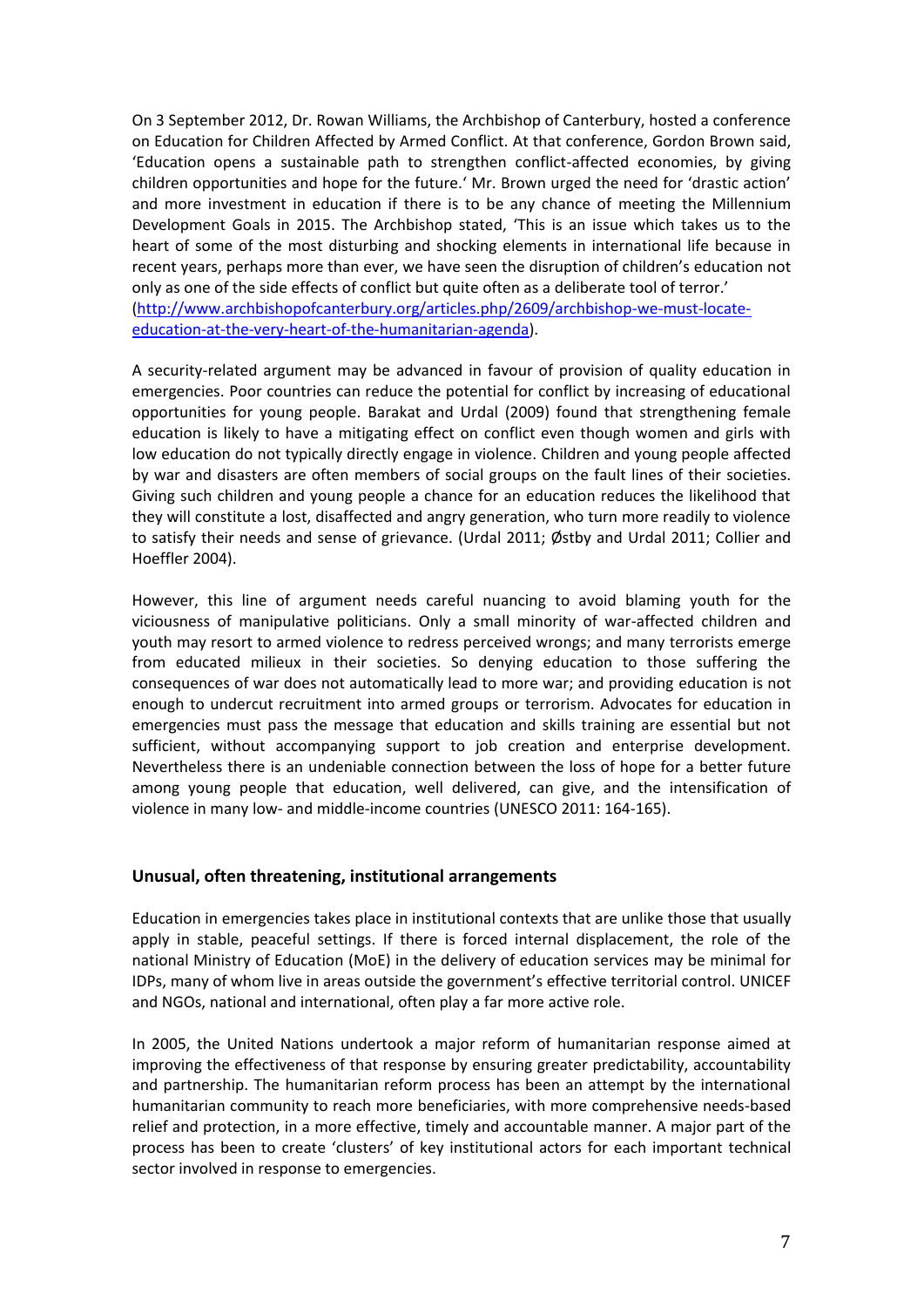In 2006, the Inter-Agency Standing Committee (IASC) endorsed the application of the cluster approach to the education sector. At the global level, UNICEF and the International Save the Children Alliance jointly lead the Education Cluster, the only global cluster to be co-led by the UN and an NGO. When an emergency occurs in a country, under certain circumstances,<sup>4</sup> the UN humanitarian system will create an Education Cluster, to coordinate UN and international NGO support to the education of IDPs in natural disasters and conflict emergencies. As of December 2011, 43 countries had established Education Clusters, of which 35 were active and 8 'dormant'. [\(http://oneresponse.info/GlobalClusters/Education/Pages/default.aspx\)](http://oneresponse.info/GlobalClusters/Education/Pages/default.aspx).

UNHCR usually coordinates the education of refugees, in support of the government of the country of asylum, often with the technical engagement of national and international NGOs and UNICEF (UNHCR 2012; Dryden-Peterson 2011). The national Ministry of Education of the asylum country may or may not be involved, depending on the political and military circumstances. National educational planners and managers may struggle to cope with such unusual institutional arrangements.

A frequent characteristic of conflict-related emergencies is the militarisation or 'securitisation' of responsibility for education. Often the national armed forces or a security-related ministry, such as Interior or Police, and, in parts of a country, the state's armed opponents, will take direct responsibility for education, sometimes deliberately marginalizing the national MoE and UN agencies. This may be the case with the education of refugees as well as of IDPs and nonmigrant populations. It occurs because of the desire of the state (or its opponents) to control populations and the transmission of knowledge, ideas and values to children, as part of a wider strategy of seeking political and military dominance. The effects on the quality of education and the safety and welfare of children have been very serious in most places where this occurs.

An increasingly worrying trend is for education to be drawn into and viewed as a tool of wider counter-terrorism and counter-insurgency geopolitical strategies of rich nations, which seek to 'win hearts and minds' by providing education to children in conflict-affected fragile states. This process runs the risk of associating efforts of governments, the UN and NGOs to provide education in emergencies with particular political and security agendas. That in turn can lead communities to reject such efforts and can even provoke attacks on education and education workers (Novelli 2011; O'Malley 2010: 77-79).

Deliberate attacks on education, any intentional threat or use of force against students, educators, and education institutions, are widely perpetrated during wartime (O'Malley 2010; UNESCO 2010). Some nation states and the international community are beginning to work urgently to strengthen the protection of education from armed attack. This involves enhanced prevention of attacks on education, effective response to attacks often through strengthening community resilience and capacity, better monitoring and reporting, stronger international norms and standards, and increased accountability (Hausler, Urban and McCorquodale 2012). A Global Coalition to Protect Education from Attack (GCPEA), founded in 2010, is providing valuable research, information, advocacy and networking in this area [\(www.protecting](http://www.protecting/) education.org).

During armed conflict, national resources for education may dry up or disappear. To supplement meagre government sources, funding of education in conflict emergencies typically comes from humanitarian appeals, where education is woefully under-prioritised compared to other technical and service sectors, such as food, water, shelter and protection,

 4 For details see [http://oneresponse.info/Coordination/ClusterApproach/Pages/Policy%20and%20Guidance.aspx.](http://oneresponse.info/Coordination/ClusterApproach/Pages/Policy%20and%20Guidance.aspx)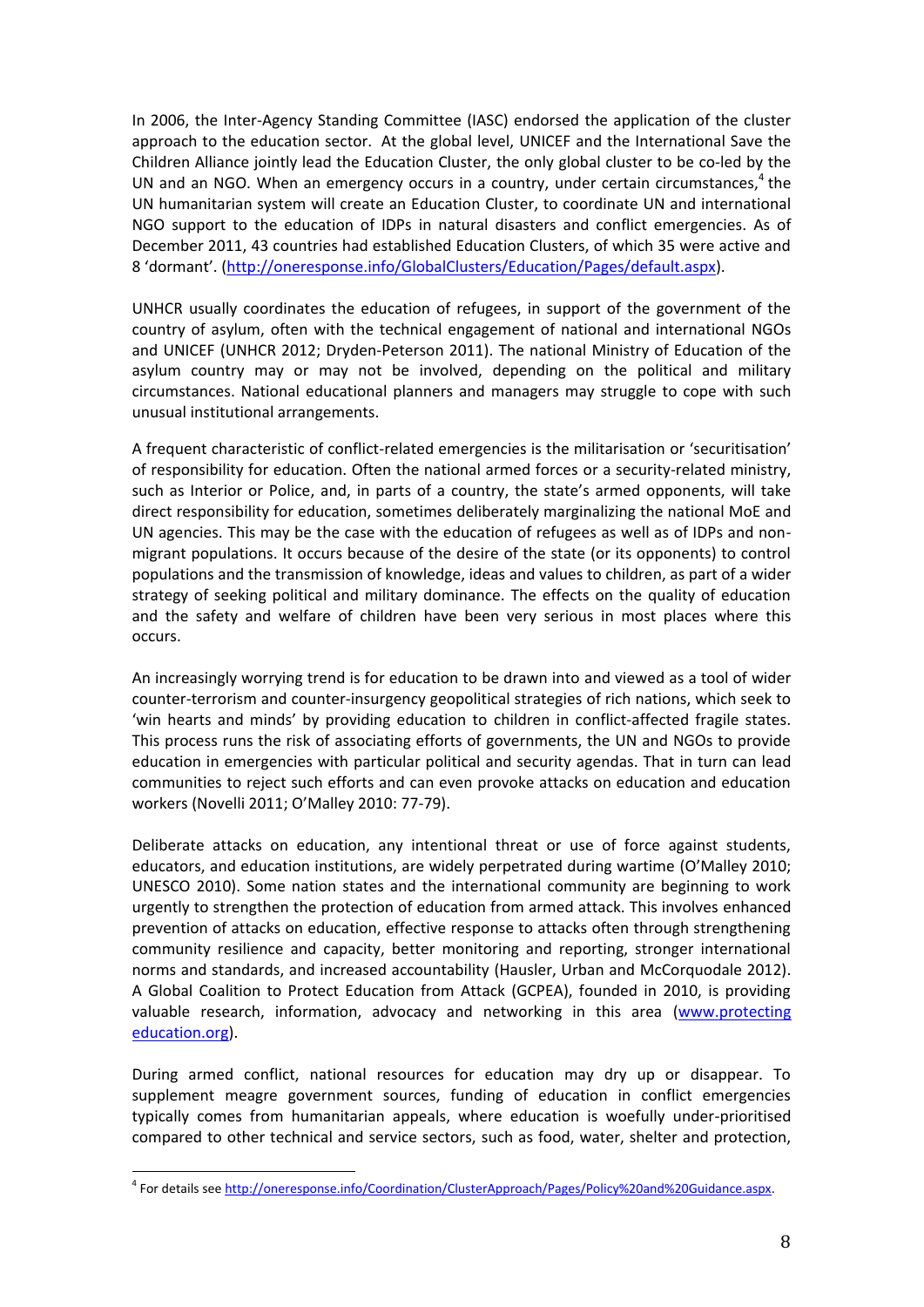receiving only 2 per cent of all humanitarian funding. This is largely due to donors' perceptions of education as a long-term development process, rather than a short-term humanitarian solution to acute needs (UNESCO 2011: 172-175; Brannelly, Ndaruhutse and Rigaud 2009: 68- 71). In making such assumptions, donors fail to understand the significant life- and hopesustaining value of education during conflict, described in the previous section of this paper.

# **Policy dilemmas**

Achievement of any future post-2015 goals set for the education and skills sectors will require much greater investment in finding solutions to crucial educational policy dilemmas that arise during conflict, disasters and forced displacement. These include teacher supply, contractual status and compensation; quality of teaching and learning and measurement of quality; support to the psychosocial needs of both learners and teachers; decisions about curriculum that respond to needs generated by war, including conflict prevention, conflict resolution, HIV and AIDS awareness and awareness-raising about landmines and unexploded ordinance; decisions about language of instruction; supply of textbooks and school materials; certification of the learning attainments of refugee and IDP students; inclusive access to education for learners of all backgrounds – national, ethnic, religious, social and economic – as well as for the disabled; balancing investment in early childhood education, primary, secondary and postsecondary education; provision of skills development for youth, through TVET and informal or alternative education; catch-up and second-chance programmes to make up for time lost from school; dealing with gender dimensions of education in emergencies, including gender-based violence and the specific educational needs of both girls and boys; and the protection of education from armed attack.

There is not space to discuss all these matters in detail; some thoughts on a few of these challenges follow.

# *Curriculum choices*

UNESCO defines curriculum as, 'the organisation of learning experiences [to produce] desired learning outcomes.' Curriculum is a broad concept, encompassing 'educational philosophy, values, aims and objectives, organisational structures, teaching and learning materials and methods, student experiences, assessment, and learning outcomes.' (Tawil and Harley 2004: 17)

Curriculum is a process, with three interrelated meanings:

- The *official* curriculum, contained in documents, such as ministerial decrees, frameworks, subject syllabi, textbooks and instructional materials
- The *real* curriculum: what is actually taught and learned and how learning takes place, including the school environment
- The *hidden* curriculum: behaviour and attitudes of teachers; use of language and other interactions in the classroom; assessment practices

In conflict and disaster settings, choices about curriculum are deeply politically sensitive, vitally important and require careful and genuine consultation with all stakeholders, notably affected communities (including IDPs and refugees), children and youth, civil society organisations, and authorities of the countries affected, to the extent possible. Curriculum choice is almost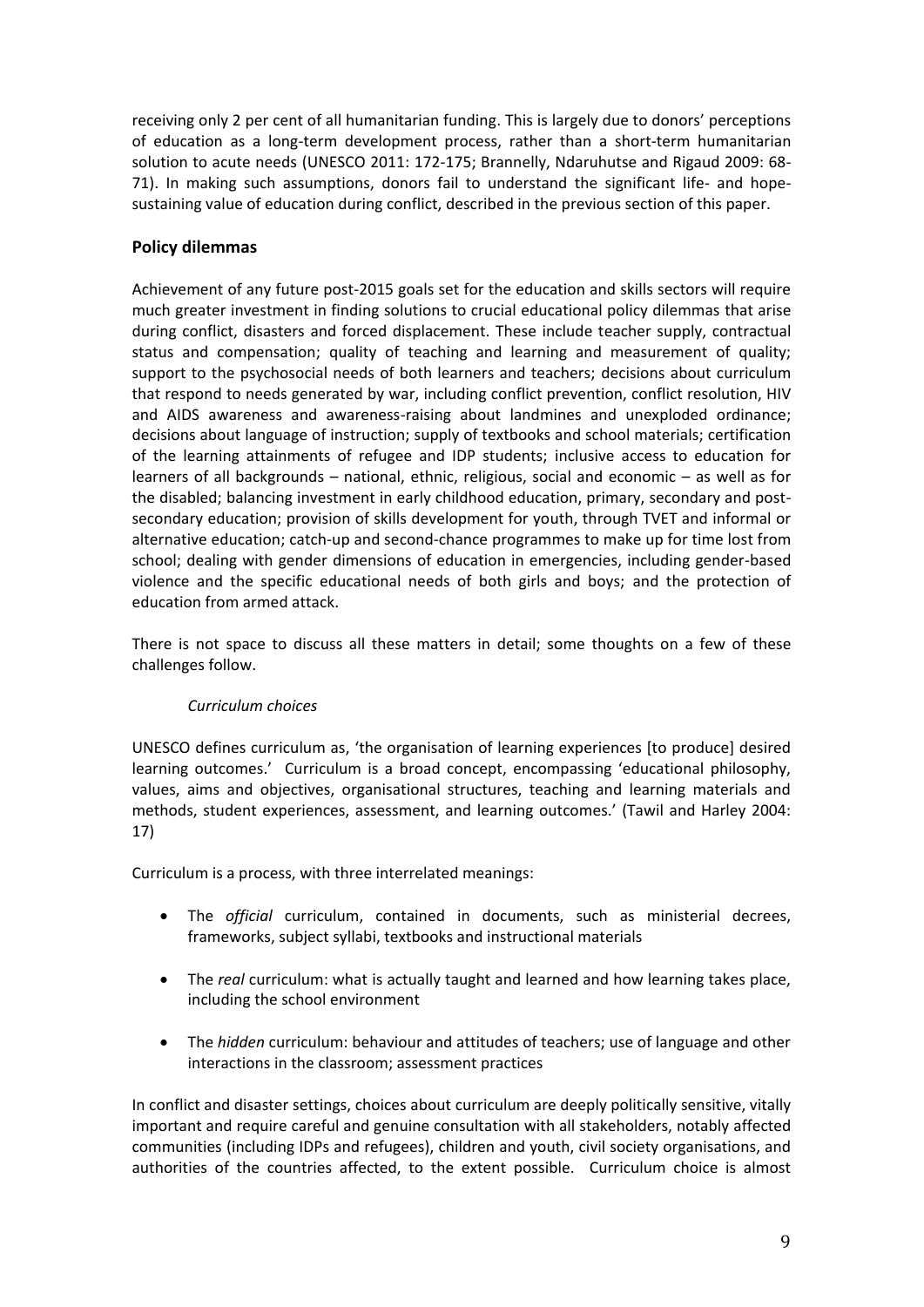always contested terrain. Who decides and how decisions are reached are as important as what is decided. Decisions taken about curriculum are widely believed to affect the construction or reconstruction of communal and national identities. They must take into account deep processes of community reflection upon the meaning of citizenship, collective memory and shared destiny (IIEP-UNESCO 2010: Ch. 4.1; Pingel 2010: 125-127; INEE 2010*a*: 1- 18; Tawil and Harley 2004: 17-27).

In an IDP, refugee or returnee context, the dynamics of three crucial social and political processes add pressure to curriculum choices in emergencies (Tawil and Harley 2004: 26).

- The role of curriculum as a contributing factor to violent conflict in the past
- The role of curriculum in dealing with the legacy of violent conflict
- The role of curriculum in preventing future violent conflict

These are great challenges facing technical education staff, whether of MoEs or of UN agencies and NGOs. The political implications are weighty and often bring enormous pressures upon educationists. But they must be faced, because curriculum decisions taken early in emergencies often lay the foundation, sound or weak, for future decision-making. There is a risk that bad decisions about curriculum, taken without adequate consultation, may become causes of heightened tension within communities and with government authorities.

# *Secondary education*

One of the most vexed problems in education in emergencies has been an over-emphasis on access to primary education, to the neglect of secondary schooling and of assuring quality of education. Recent research in comparatively peaceful development contexts is stressing the importance of acquisition of reading and writing skills in early grades, giving pupils a greater chance of understanding their lessons and thus completing primary schooling (Perlman Robinson 2011). A similar line of reasoning applies to the relatively neglected secondary education sub-sector. Failing to fund secondary education for refugees and IDPs leads to dieback in primary enrolment and completion. Holding open the possibility of secondary schooling gives students hope and motivation to succeed in primary.

Secondary education is essential for achievement of full primary completion, as in conflict situations teachers must be recruited from among secondary graduates. Those affected by conflict often come from poor rural communities in which such secondary graduates are few in number. Secondary education, especially for girls and young women, is vital to diminish heavy teacher turnover, which weakens quality. It is important that teachers recruited during emergencies stay with the profession and with their own communities once the conflict ends. Educating those affected by the conflict to secondary level and engaging them to teach children in their communities increases that likelihood. Similarly, secondary education of conflict-affected communities can prepare other professional groups essential to recovery and reconstruction, including nurses and technicians.

In their study of the causes of civil wars, Collier and Hoeffler (2004: 581) noted that, 'If the enrolment rate for secondary schooling is ten percentage points higher than the average the risk of war is reduced by about two percentage points (a decline in the risk from 10.5% to 8.6%).' Urdal (2011: 10) nuances this, noting that 'education does not seem to have a pacifying effect on large youth cohorts in highly agrarian societies.' However, Barakat and Urdal (2009) note that 'there is no indication that rapid expansions in secondary or in tertiary education increase conflict potential by leading to an over-supply of educated youth.'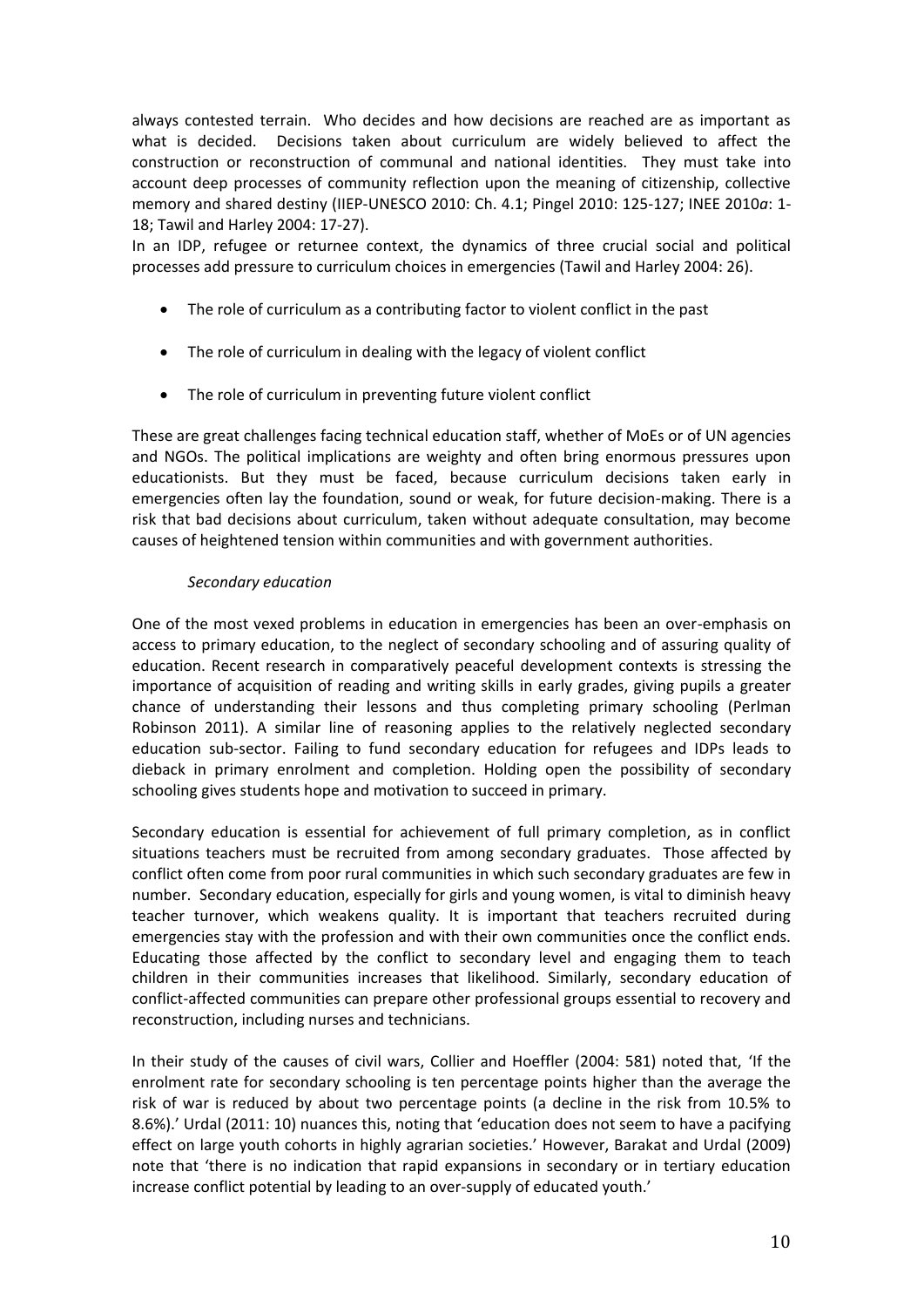## *Vocational education and training*

Despite these benefits of secondary schooling, conflict-affected areas need balanced (though not necessarily equal) investments across all sub-sectors. Investing in the limited production of mid-level technical and academic skills through formal institutions, combined with emphasis on livelihood-related skills, can be more effective in the short and medium term than pushing for universal secondary schooling.

Thorough study of local and regional labour markets is necessary before launching vocational training programmes. Micro-level analysis and design is needed to avoid saturating labour markets with too many graduates of particular vocational programmes. In war zones and refugee and IDP settings, economies are so disrupted, dynamic and distorted that it is very difficult to plan for long-term investments in formal TVET.

A key to understanding the place of vocational and skills training in emergencies is to distinguish between measures intended to *create* livelihoods and those intended to *supplement* them. The latter is a more sound approach in conflict settings for two reasons: (i) The purchasing power of poor, displaced communities can rarely sustain the graduates of large-scale TVET programmes and institutions in full-time work; and (ii) The short-term, humanitarian funding sources available during emergencies certainly cannot sustain the longterm investment needed to create and maintain such institutions. It is much more effective to acknowledge that vocational training should aim to help people supplement the incomes that they derive from other sources, whether agriculture, small marketing activities or humanitarian assistance. Supporting small-scale and inexpensive micro-apprenticeship schemes avoids the job market saturation that so often results from overly ambitious or inappropriate vocational education programmes. Given the duration of emergencies, implementers must seek long-term sources of funding for vocational education designed to supplement incomes, and seek to prevent the typically high turnover of staff who manage them.

One of the best ways to equip conflict-affected young people to increase their employability and to supplement their incomes is to ensure that they are literate in their own language and, if possible, an international language of business, such as English, French, Portuguese or Spanish, depending on their location. Adding to this basic numeracy, basic IT skills, and some entrepreneurship training means that conflict-affected young people can have a chance to make a bit of money on the side, which lifts their quality of life and their consumption. This in turn can bring economic gain to whole communities (Lazarte Hoyle 2012: 87-100).

# *Teacher supply and management*

The single most important factor in assuring the quality of learning in emergencies is the regular availability of well-trained, motivated teachers, who know the content of their courses and engage their classes with learner-focused teaching methodologies. Decisions taken about teacher supply early in an emergency can have effects on the future of the teaching force lasting long after the conflict. Those decisions cover identification of needs for different categories of teachers, qualifications, recruitment, gender balance, contractual status, compensation and benefits (monetary and non-monetary), working conditions, teacher trade unions, codes of conduct, pre-service and in-service training, certification, retention, supervision, evaluation of impact and physical protection of teachers.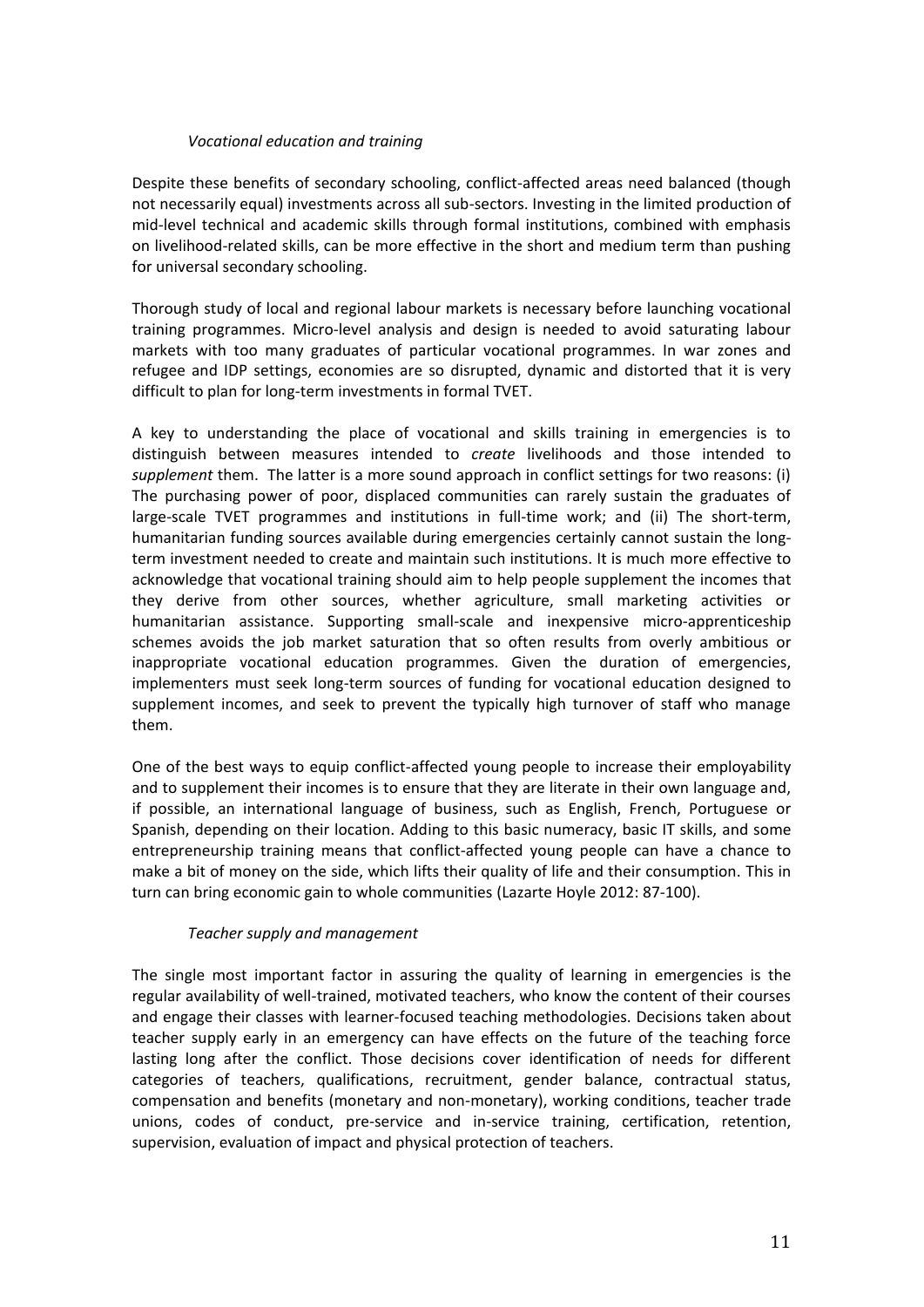In the 1990s and early 2000s, bad decisions on some of these matters, notably on contractual status and compensation, had disastrous effects during post-conflict reconstruction in several countries, including the loss of tens of thousands of experienced teachers from the profession and loss of momentum in the achievement of EFA. These experiences provoked deep reflection and broad consultation among and between staff of ministries of education, UN agencies and NGOs. While some mistakes continue to be repeated, a growing body of research evidence and experience is beginning to bear fruit in guidance for sound planning and management of a teaching force during emergencies (Dolan *et al.* 2012; IIEP-UNESCO 2010: Ch. 3.1 – 3.4; INEE 2010*a*; INEE 2010*c*: 94-103; INEE 2009).

## **An in-depth example of the challenges facing education in emergencies: Certification of refugee and IDP pupils' learning attainments**

The obstacles that arise to certification of refugee and IDP learning attainments illustrate the technical intricacy and political complexity of the institutional challenges that confront all educational provision during emergencies. I will discuss certification as an example of a nuanced analytical approach that needs to be applied to planning, policy and implementation processes throughout the field of education in emergencies.

The right to certification of learning is an essential part of the right to education, an issue that has been explicitly addressed in education programming only relatively recently (Kirk 2009). For refugee and IDP pupils and their parents, the lack of recognition of their learning is one of the most frequently expressed frustrations and a major obstacle to educational and economic advancement. Proper accreditation, certification and validation procedures increase the economic and social contribution of IDPs, refugees and returnees to their respective communities. For the comparatively small numbers of refugees who are allowed permanently to remain in their countries of asylum (Fielden 2008), certification is a powerful tool for successful social and economic integration. Knowing that their studies will be recognized gives students hope for the future, increases their motivation to continue their education and reinforces resilience and self-reliance.

Certification should not be restricted to formal school programmes. It should be provided for vocational training, accelerated learning and catch-up classes, life skills programmes, including human rights and peace education, and non-formal learning extended to special groups, such as former child soldiers and the disabled.

A number of terms are used in referring to certification. *Accreditation* is a mark of quality that publicly attests the worth of an education programme or curriculum. It confers official endorsement of that programme, usually by a government Ministry of Education. *Assessment* is a process by which learners' attainments are evaluated, often by formal examinations. *Certification*, strictly speaking, is proof of successful completion of a learning programme by a learner. *Validation* is a process by which the authenticity of the certification is ascertained. *Recognition* is the acceptance by an outside party of a certificate's worth and authenticity.

There are several technical issues frequently cited by MoEs as justification for delaying or refusing to recognise refugees' and returnees' qualifications. The *curriculum* followed by the students is usually different from that of the MoE of the jurisdiction in which the students wish to have their studies recognised. This may include differences of syllabus subjects, subject content, pedagogical methods and length of school cycles. *Teacher training and teacher certification* processes of the refugee teachers are different from those of the MoE of the jurisdiction in which the students wish to have their studies recognised. *Validation* of the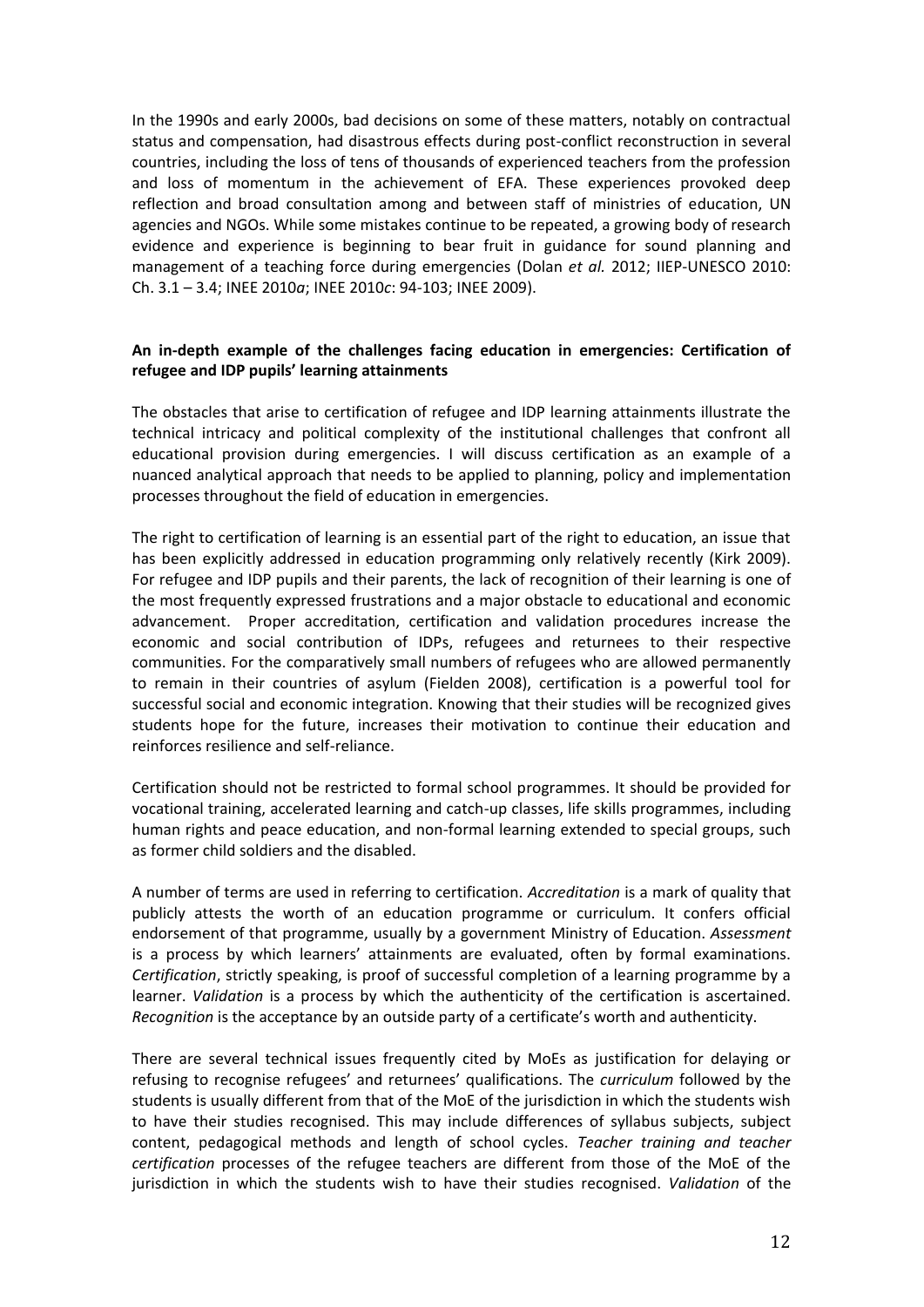authenticity of certificates presented by students poses problems. *Comparability* of certificates issued by many different authorities is very difficult – how can equivalences be established? Ministry personnel are often unable to read or understand the *language* of certificates presented and the detailed content of programmes completed. During conflict and flight, the certificates previously earned by IDPs, refugees and returnees may have been *lost or destroyed*. As war and flight do not respect academic schedules, ministry officials may have difficulty determining how to certify *incomplete academic years.* In addition, parents and pupils themselves may not be clear about how their own standard of attainment compares with that of pupils in the education system into which they are seeking entry. This can complicate the decision-making process.

Specific technical obstacles to certification arise around the *administration of examinations*, which are usually the basis on which certificates are issued. These may include: *rigidity of rules* on nationality and maximum age of candidates, on subject pre-requisites, on the possibility of accumulating subject examination certificates over several years and on invigilation of examinations by national MoE officials; *rigidity of examination timetables*, which results in exclusion of displaced students, who are unable to sit exams in particular places at particular times; *security* – both physical security for the holding of examinations and security of the examination papers, to avoid premature leaks; *cost and time* of examination administration; and imposition of *examination fees* for impoverished students.

The technical issues referred to above may be complicated by political challenges. These may include: *Authority to certify* – Ministries tend to guard jealously their authority to certify, validate and recognise qualifications. *National sovereignty* – Ministries may feel that they are protecting a sovereign prerogative of their national government by insisting on their own accreditation and certification processes and refusing to recognise refugees' qualifications. *Military, ideological or other political opposition* – IDPs, refugees or returnees may have been living in areas under control of political groupings opposed to the government that the MoE serves. Such political groupings may even have been at war with the government. In these circumstances, Ministry officials may find it difficult to assist people rightly or wrongly perceived as linked with their government's opponents. *Funding and staffing* – Dedication of ministerial staff time to certification, validation and recognition of refugees' attainments can be costly. MoEs may not have sufficient budgetary allocations for the purpose. Donors may not prioritise this activity sufficiently highly, or at all, in negotiations over budgetary support. *Power and corruption* – In many cases, exercising the authority to recognise refugees' or returnees' studies confers real personal power over other people. This power can be abused, with recognition of studies becoming a commodity for sale, for money or for various services, including sexual exploitation.

Missing or unrecognized identity documents must not prevent school entry, progression and formal evaluation. To facilitate validation, documents should be provided as soon as possible after the completion of a learning programme, and if relevant, in more than one language. As a bare minimum, UNHCR, UNICEF or their implementing partners may issue official certificates of completion from their own organizations, noting the specifics of the course and information identifying the participant.

To tackle all these challenges, governments, UN agencies and NGOs must do everything in their power to:

Secure recognition of refugees' and IDPs' prior learning attainments, for entry into national schools of the country or area of asylum.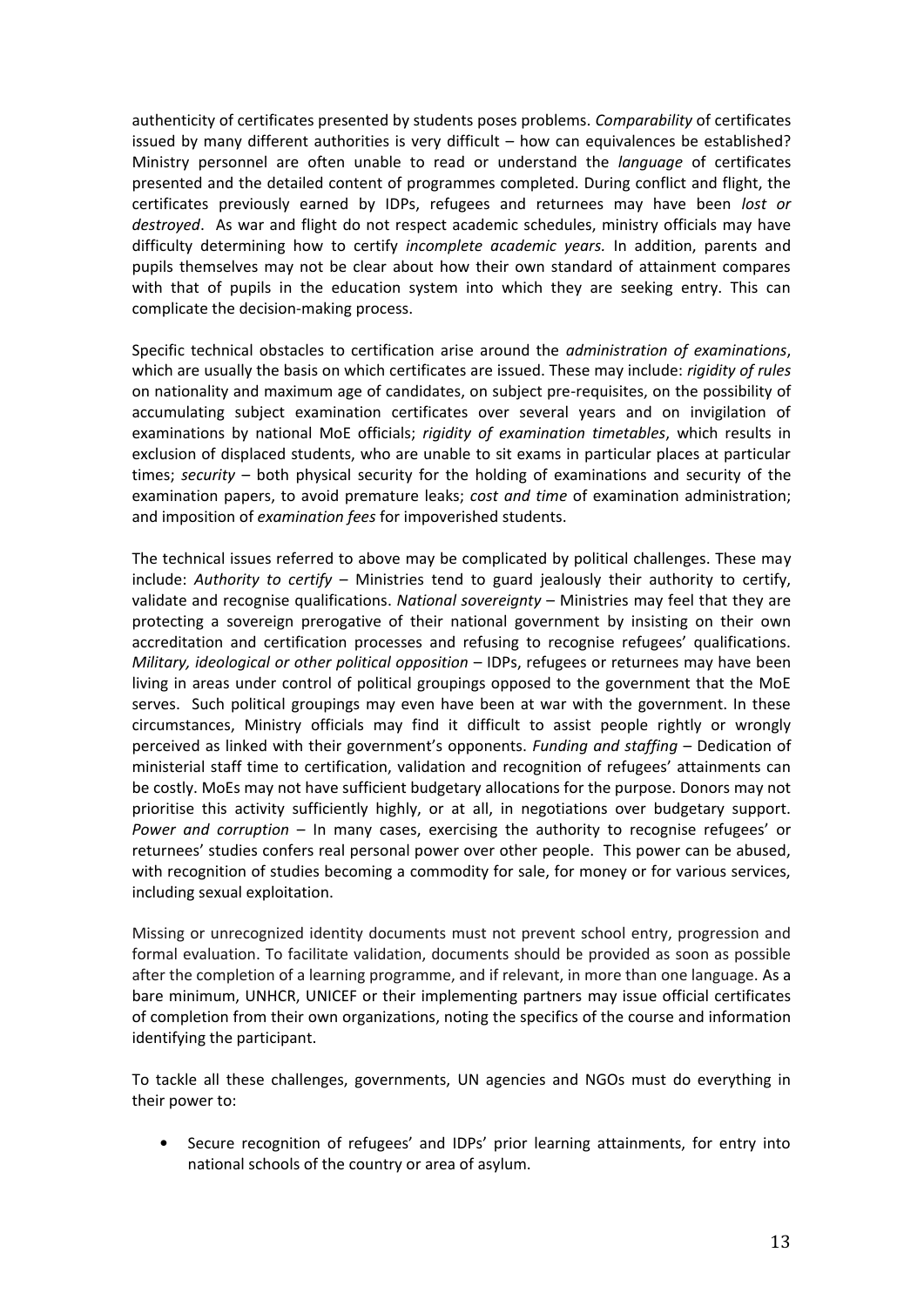- Secure accreditation for refugee and IDP education programmes with the MoE of country or area of origin, and of asylum.
- Secure certification of refugee and IDP students' examination results or diplomas, which is recognized by the MoE of both country of origin and country of asylum.

To accomplish those goals, MoEs may develop clear policy guidance and procedures for the equivalency of curricula, programmes and examinations, where displaced students may be integrating or reintegrating education systems. Implementation of such policy guidance and procedures at local levels can eliminate potentially exploitative, ad hoc decision-making by individual schools and authorities. Regional and cross-border policies and mechanisms, such as examination and syllabus boards and conventions, may be elaborated to ensure a level of coherence and consistency for refugee and returning populations on the move. Inclusion of affected communities, refugee teachers and education experts in policy development related to accreditation and certification enhances the usefulness of these processes. Donors, the UN and NGOs should provide technical and capacity building support as needed to MoEs supporting refugee children, to facilitate planning and policy development around certification. Tools and instruments such as 'certification supports,' grade conversion charts, syllabus comparisons, etc., are needed to ensure the smooth transition of students from and into different education systems (Kirk 2009).

# **Commitments**

Although it has taken a long time to achieve, there is growing evidence of high-level policy commitments by governments and key agencies to the principle that education must be part of every humanitarian response and that those commitments are based on recognition of the life-saving and life-sustaining value of education in emergencies.

The past twelve years have been marked by a rapid multiplication of UN and NGO actors working in support of states to provide education in emergencies. Many international NGOs have developed deep and broad expertise in that field, contributing enormously to influential policy dialogues involving governments, capacity development of national partner agencies and implementation of high professional standards.

An effective and influential professional network of emergency educators, the Inter-Agency Network for Education in Emergencies (INEE – [www.ineesite.org\)](http://www.ineesite.org/), has advocated powerfully for education to be a core element of humanitarian response in every emergency. INEE member organizations collaboratively developed the INEE *Minimum Standards for Education: Preparedness, Response, Recovery.* (INEE 2010*c*), which have become the normative framework for work in education in emergencies throughout the world. INEE has fostered inter-agency cooperation in developing and using specific tools for assessment, planning, implementation, information management and evaluation for the field. A side effect of these efforts has been the generation of a passionately committed corps of over 7,500 professional emergency educators worldwide, a community of practice that is both tightly bound by shared values concerning education in emergencies and outward looking, seeking to make connections with other communities that work for the well-being of children and the advancement of education of those in the hardest of circumstances.

There has been an explosion of research efforts on this subject by universities, research institutes, UN agencies and NGOs, with reasonably generous funding by donors.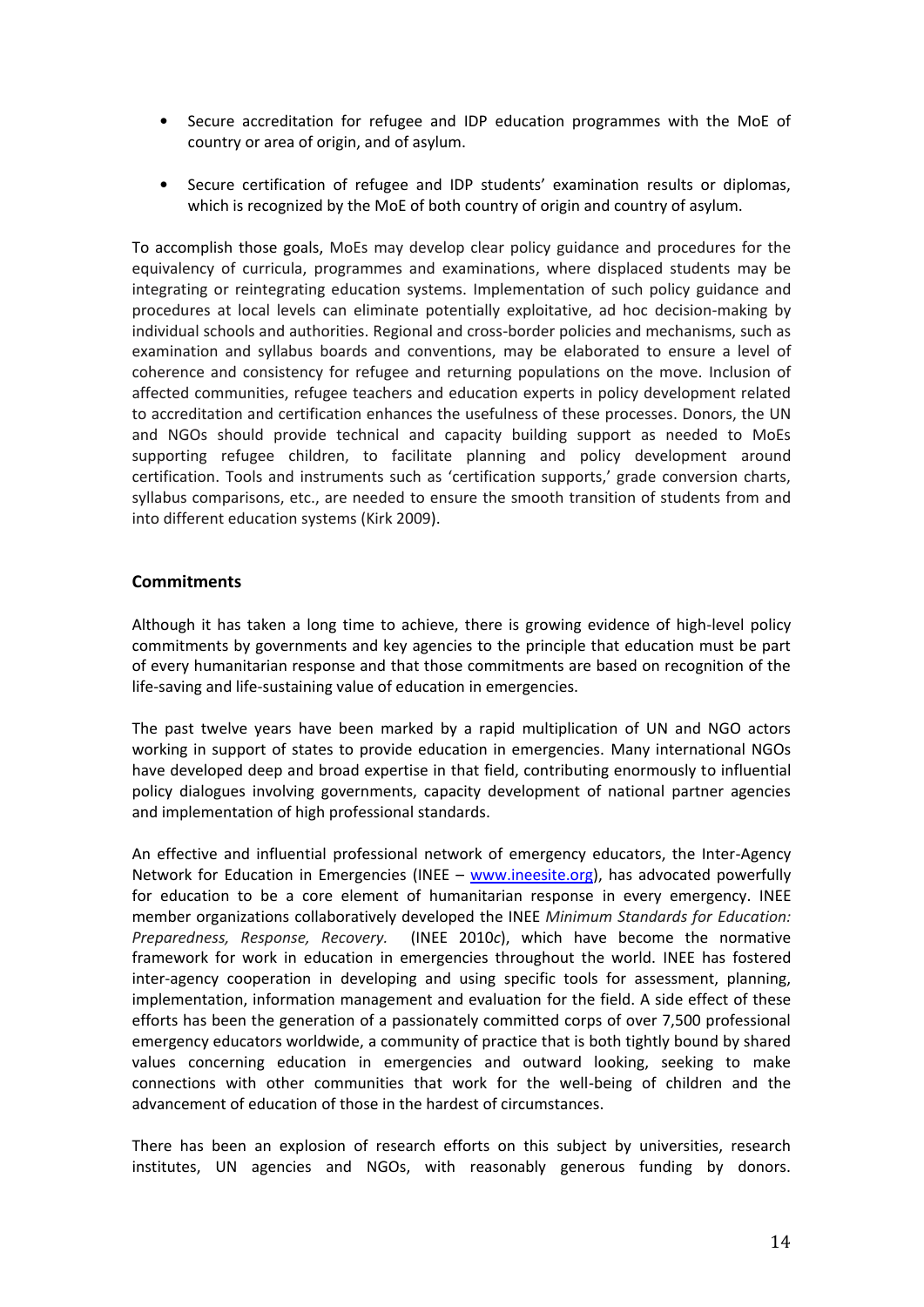Interdisciplinary research has been published on a range of themes highly relevant to effective planning and management of educational response in emergencies. Some of those themes have included work on the links between provision of education and child protection in emergencies, the protection of education from armed attack, the role of education in conflict risk reduction and disaster risk reduction, meeting psychosocial needs through education, the special educational needs of youth in conflict, the education of refugees and internally displaced persons, and links between education and state fragility. These research efforts are beginning to yield evidence to provide bases for sound policy and practice in a relatively new field of humanitarian and educational endeavour. A rich range of assessment, planning, management, monitoring and evaluation tools for education in emergencies has been developed and is being constantly updated [\(http://toolkit.ineesite.org/toolkit/Home.php\)](http://toolkit.ineesite.org/toolkit/Home.php). Similarly, many tools and resources are available for skills development targeting livelihoods for youth [\(http://www.ilo.org/skills/areas/skills-for-youth-employment/lang--en/index.htm\)](http://www.ilo.org/skills/areas/skills-for-youth-employment/lang--en/index.htm) .

A number of provisions of international law convey the right to education in emergencies (for a detailed listing and discussion, see Hyll-Larsen 2010 and Perlman Robinson 2006). The humanitarian system has responded to the need for strengthened operational coordination and accountability through the establishment of the global humanitarian Education Cluster and multiple national clusters. While funding for education in emergencies is still inadequate, it has expanded considerably in recent years. A culmination of many years of effective advocacy came on 9 July 2010, with the passage of a UN General Assembly resolution that formalized a global commitment to the principle that education must be a core feature of humanitarian response in every emergency (UN GA 2010).

In addition to those commitments under international law, the UN GA resolution of 9 July 2010, the creation of the IASC Education Cluster and the UNSG's *Education First* initiative, several governments have made policy commitments of varying degrees of firmness to the principle that education will always be part of humanitarian response that they support (Brannelly, Ndaruhutse and Rigaud, 2009: 32-43).

Donor government ministries have tended to separate short-term humanitarian programming from long-term development efforts, with different staff and funding sources, partly out of rivalry between departments over budget allocations and posts, but partly due to a fundamentally misguided conception of a dichotomy between development and relief. Many governments of war-affected countries perpetuate this artificial division of responsibility for internal political and financial reasons. The United Nations agencies and many international NGOs have followed the donors' lead, as their funding depends so heavily on the contributions of the 30 or so major rich nations. Yet there has been a slowly growing recognition that emergency provision of education must take into account the changing nature of armed conflict referred to earlier in this paper, including widespread internal conflicts, deliberate targeting of civilian populations, with cross-border spillover effects and the protracted duration of many conflicts. The shift of thinking includes an acknowledgement that humanitarian relief and development are not discrete processes. Rather development is the fundamental process that includes long periods of violent conflict and recovery from them. Many governments and agencies also recognize that supporting education in conflict-affected and fragile states requires a variety of aid modalities at different phases of conflict and recovery (Brannelly, Ndaruhutse and Rigaud 2009; UNESCO 2011: 172-183, 255-257; INEE 2010*b*; Turrent 2011).

A growing conviction is emerging that national and sub-national education policy formulation and planning processes must be conflict-sensitive, i.e. attuned to diagnosing the influence of education on conflict and of conflict on education and taking actions to remedy those effects.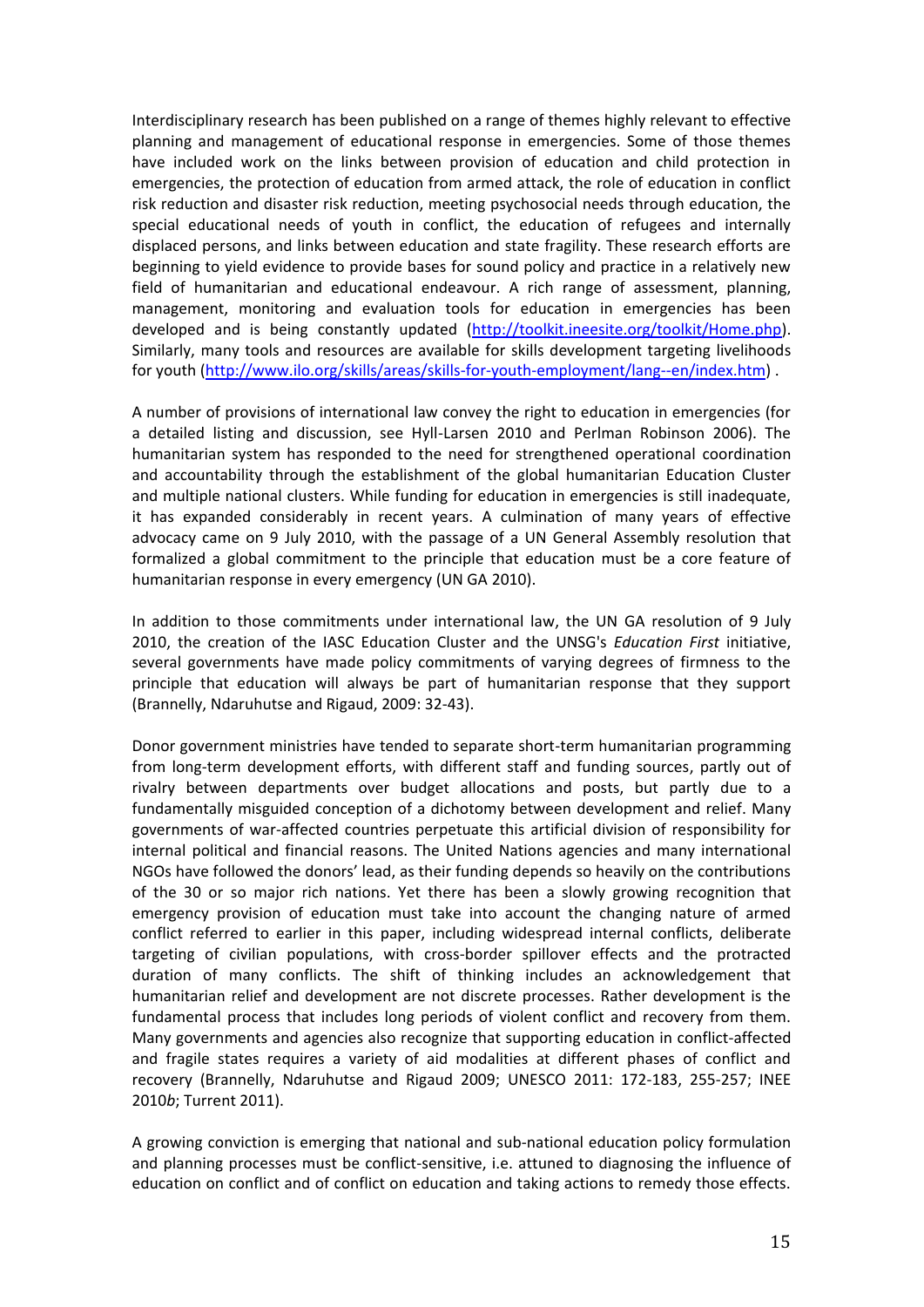It is not enough to prepare for conflict emergencies and to respond effectively. Education systems and personnel can contribute to conflict prevention, conflict risk reduction and peacebuilding. Tools, techniques and capacity-development initiatives are becoming available to enable education sector staff to make these things possible (IIEP-UNESCO 2011; Sigsgaard 2012). Similar processes are occurring with disaster risk reduction and disaster-sensitive planning in the education sector (Global Education Cluster n.d.; see also INEE's comprehensive annotated list of resources in its Toolkit:

[http://toolkit.ineesite.org/toolkit/Toolkit.php?PostID=1054\)](http://toolkit.ineesite.org/toolkit/Toolkit.php?PostID=1054).

There is encouraging evidence that the international community is moving beyond vague statements about the importance of education in emergencies to specific policy commitments from member states. One of the ten key actions enjoined by the UN Secretary-General's *Education First* campaign is to 'sustain education in humanitarian crises, especially conflict.' That entails the following actions (UNSG 2012: 24):

- 1. 'Enforce the protection of children, teachers and schools during armed conflict.
- 2. 'Ensure national education policies are in place to secure the continuity of children's education during humanitarian emergencies.
- 3. 'Make education a central pillar of every humanitarian response ensuring education is at least 4% (up from 2%) of the overall humanitarian budget.'

With similar emphasis, the Global Campaign for Education's (2012) *Education Cannot Wait* call to action spells out 16 concrete actions to be taken by governments and agencies, organised under three main headings:

- 1. 'Increase levels of humanitarian aid to education and improve its delivery mechanisms.
- 2. 'Keep education safe from attacks.
- 3. 'Integrate emergency prevention, preparedness, response and recovery in education sector plans and budgets.'

These are explicit echoes of the concerns of the many governments, NGOs and UN agencies that have been articulated and amplified by INEE for over a decade. Despite the excellent efforts of INEE, the global education sector lobby remains relatively weak and inward looking. As noted earlier, the Global Partnership for Education and the UN Secretary General have recently endorsed the vital importance of educational provision in conflict, but this recognition has been a long while coming. Even in the comparatively narrow field of education in emergencies, there have been few efforts to build inter-sectoral alliances, for example with advocates for the health and livelihoods sectors. The humanitarian Cluster system has not yet generated a flowering of inter-sectoral cooperation, which might strengthen education's place within the prioritisation of humanitarian funding. The links and alliances are far stronger with the child protection lobby. In addition to INEE, other professional networks, such as the Global Coalition to Protect Education from Attack (GCPEA – [www.protectingeducation.org\)](http://www.protectingeducation.org/) and the Child Protection in Crisis Network (CPC – [www.cpcnetwork.org\)](http://www.cpcnetwork.org/), strongly support the provision of high quality education in conflict emergencies, from a protection perspective. INEE is well placed and needs to lead the education in emergencies community into closer advocacy partnerships with networks and advocates in other sectors, especially health, gender and livelihoods, which will enhance the effectiveness of all concerned. The struggle for post-2015 policy prominence and serious funding does not have to be a zero-sum game between rival sector lobbies.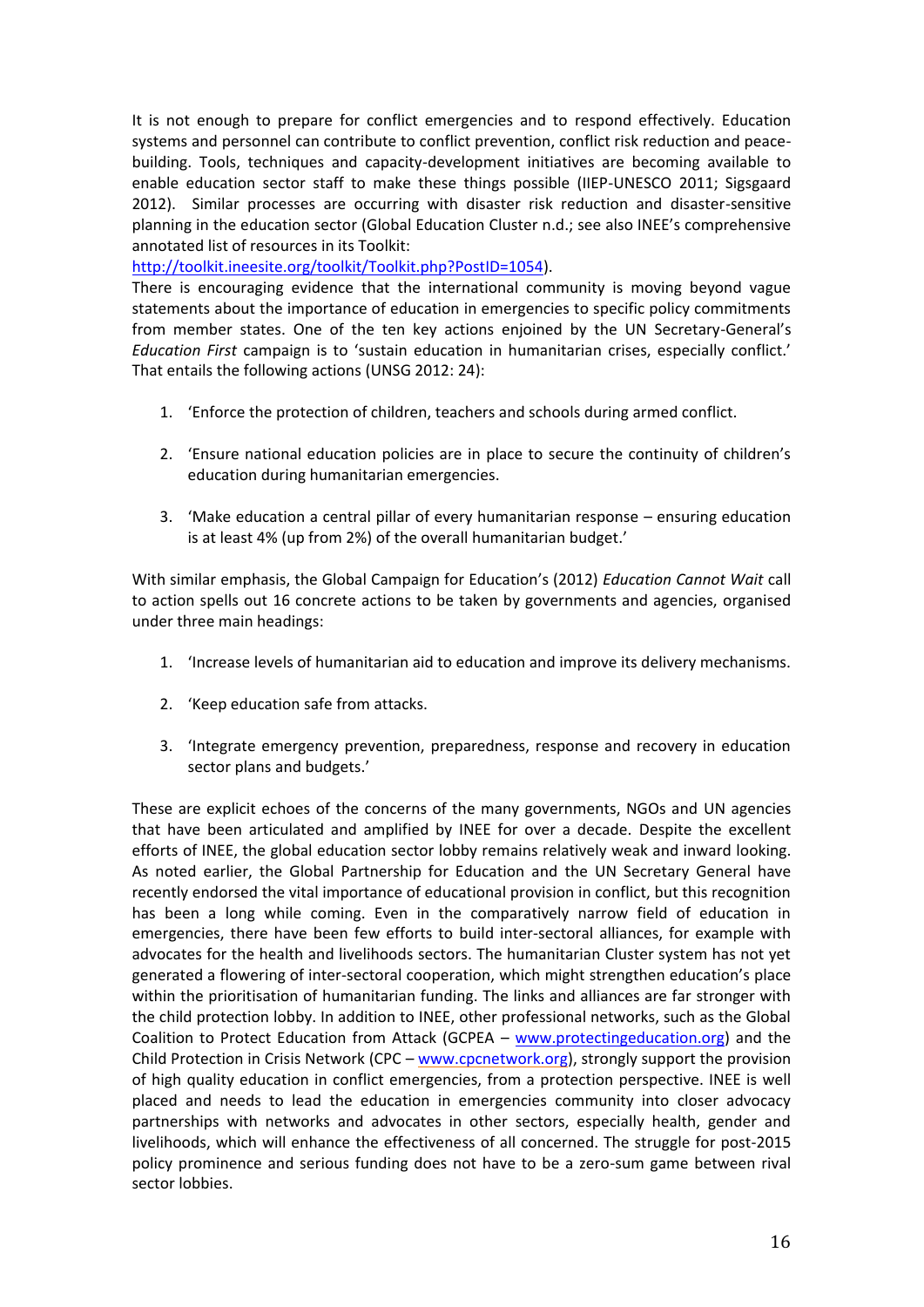With the post-2015, post-MDG and post-EFA agendas being determined now, the education, development and humanitarian communities have the highest moral imperative to support education in emergencies, politically, technically and with adequate funding.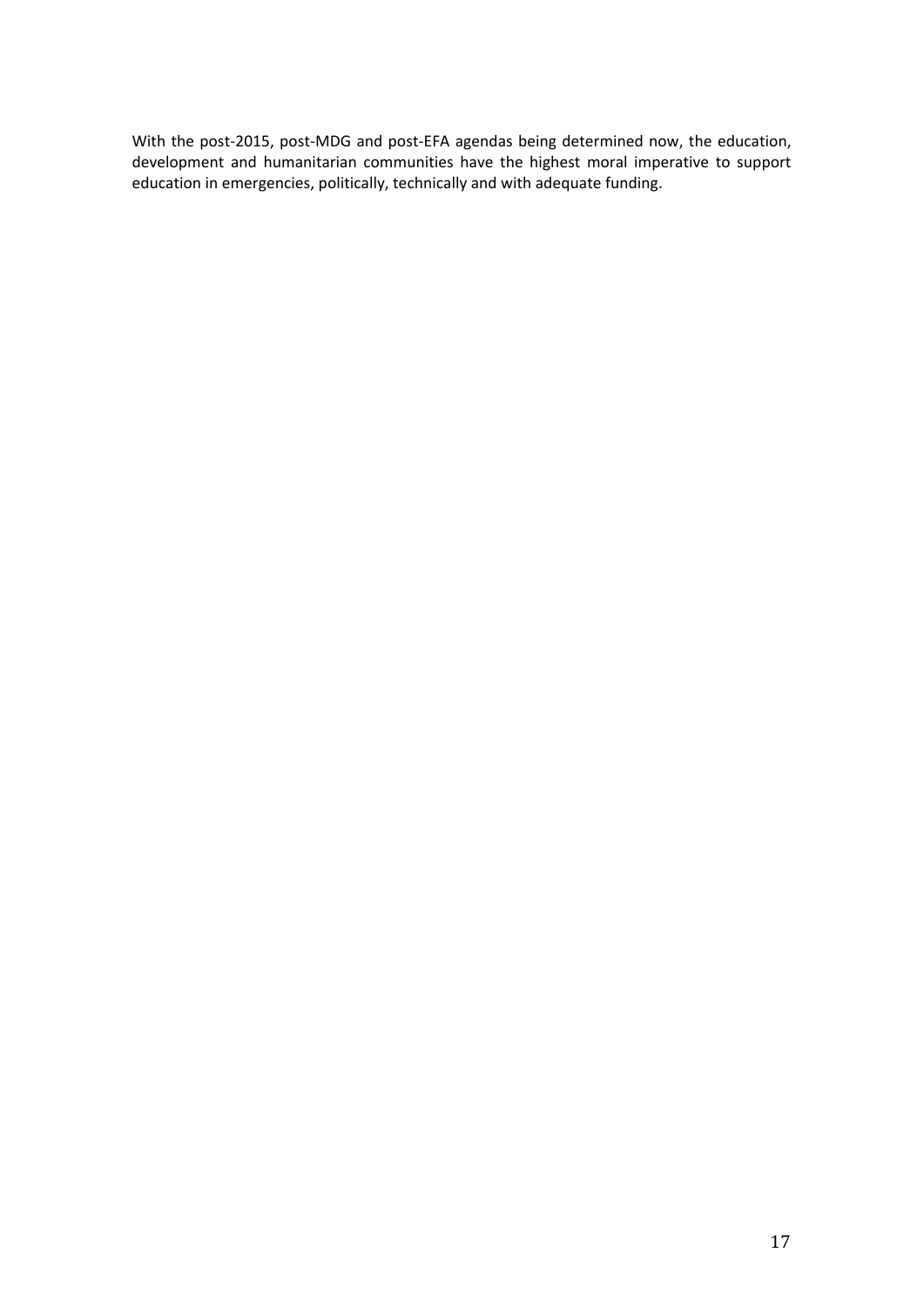## **References**

Barakat, Bilal and Henrik Urdal (2009) 'Breaking the Waves? Does Education Mediate the Relationship Between Youth Bulges and Political Violence?', *World Bank Policy Research Working Paper* 5114.

Brannelly, Laura, Susy Ndaruhutse and Carole Rigaud (2009) *Donors' Engagement: Supporting Education in Fragile and Conflict-Affected States.* Paris and Reading: IIEP-UNESCO and CfBT Education Trust.

Bush, Kenneth and Diana Saltarelli (2000) *The Two Faces of Education in Ethnic conflict: Towards a Peace-building Approach to Education*. Florence: UNICEF Innocenti Research Centre.

Collier, Paul and Anke Hoeffler (2004) 'Greed and Grievance in Civil War', *Oxford Economic Papers* 56, pp. 563-595.

Dolan, Janice, April Golden, Susy Ndaruhutse and Rebecca Winthrop (2012) *Building Effective Teacher Salary Systems in Fragile and Conflict-Affected States: Policy Report.* Reading: CfBT Education Trust and Center for Universal Education at Brookings.

Dryden-Peterson, Sarah (2011) *Refugee Education: A Global Review.* Geneva: UNHCR.

Education Above All [EAA] (2012) *Education for Global Citizenship*. Doha: EAA.

Fielden, Alexandra (2008) *Local Integration: An Under-reported Solution to Protracted Refugee Situations* (New Issues in Refugee Research, no. 158). Geneva: UNHCR.

Global Education Cluster [GEC] (N.d.) *Disaster Risk Reduction in Education in Emergencies: A Guidance Note for Education Clusters and Sector Coordination Groups.* Geneva: GEC.

Global Partnership for Education [GPE] (2012*a*) *Education Cannot Wait: Children and Youth in Humanitarian Emergencies and Conflict Areas have a Right to Education.* New York: GPE.

Global Partnership for Education [GPE] (2012*b*) *Education Cannot Wait: A Call to Action by Global Leaders to Help Children in Crisis Countries.* New York: GPE.

Hausler, Kristin, Nicole Urban and Robert McCorquodale (2012) *Protecting Education in Insecurity and Armed Conflict: An International Law Handbook*. London and Doha: British Institute of International and Comparative Law and Education Above All.

Hyll-Larsen, Peter (2010) *Brief on Human Rights and the Right to Education in Emergencies.*  London: Right to Education Project.

Inter-Agency Network for Education in Emergencies [INEE] (2010*a*) *Guidance Notes on Teaching and Learning.* New York: INEE

Inter-Agency Network for Education in Emergencies [INEE] (2010*b*) *INEE Reference Guide on External Education Financing.* New York: INEE.

Inter-Agency Network for Education in Emergencies [INEE] (2010*c*) *Minimum Standards for*  Education: Preparedness, Response, Recovery. 2<sup>nd</sup> ed. New York: INEE.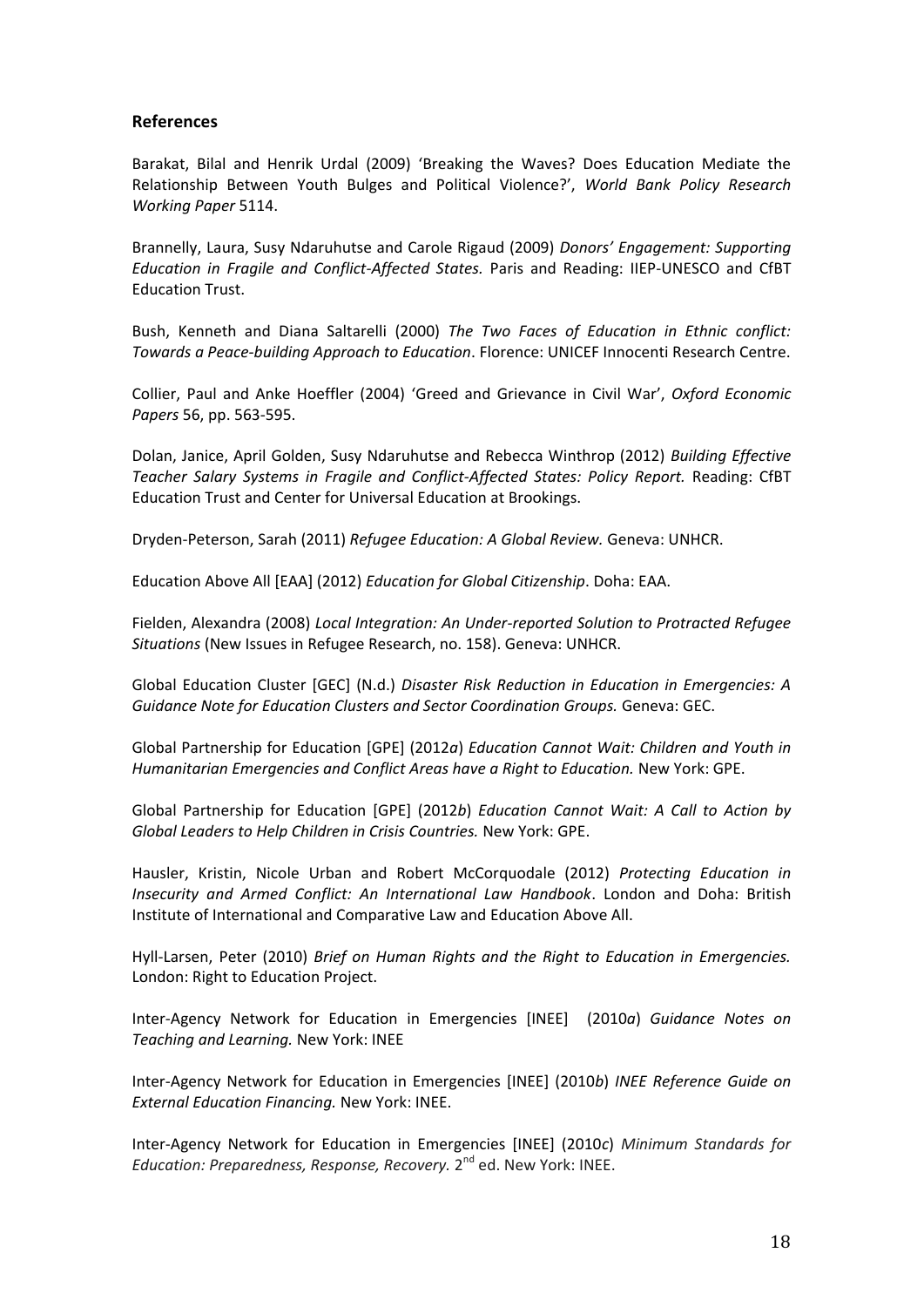Inter-Agency Network for Education in Emergencies [INEE] (2009) *INEE Guidance Notes on Teacher Compensation in Fragile States, Situations of Displacement and Post-Crisis Recovery*. New York: INEE.

Inter-Agency Standing Committee [IASC] (2007) *IASC Guidelines on Mental Health and Psychosocial Support in Emergency Settings.* Geneva: IASC.

International Institute for Educational Planning [IIEP-UNESCO] (2011) *Integrating Conflict and Disaster Risk Reduction into Education Sector Planning: Guidance Notes for Educational Planners.* Paris: IIEP-UNESCO.

International Institute for Educational Planning [IIEP-UNESCO] (2010) *Guidebook for Planning*  Education in Emergencies and Reconstruction. 2<sup>nd</sup> ed. Paris: IIEP-UNESCO.

Justino, Patricia (2010) 'How Does Violent Conflict Impact on Individual Educational Outcomes? The Evidence so Far'. Background Paper to *the Education for All Global Monitoring Report 2011*. Paris: UNESCO.

Kirk, Jackie. Ed. (2009) *Certification Counts: Recognizing the Learning Attainments of Displaced and Refugee Students*. Paris: IIEP-UNESCO

Kostner, Markus and Rina Meutia (2011) 'Responding to Natural Disasters in Fragile and Conflict Situations.' In: *World Reconstruction Conference Geneva, May 10-13, 2011: Proceedings.* Geneva: GFDRR, World Bank and ISDR, pp. 85-100.

Lazarte Hoyle, Alfredo (2012) *ILO's Role in Conflict and Disaster Settings: Guides and Toolkit.* 2<sup>nd</sup> ed. Geneva: ILO

Nicolai, Susan, Ed. (2009) *Opportunities for Change: Education Innovation and Reform During and After Conflict.* Paris: IIEP-UNESCO.

Novelli, Mario (2011) 'Are We All Soldiers Now? The Dangers of the Securitization of Education and Conflict.' In: *Educating Children in Conflict Zones: Research, Policy and Practice for Systemic Change: A Tribute to Jackie Kirk.* Karen Mundy and Sarah Dryden-Peterson, Eds. New York and London: Teachers College Press, pp. 49-65.

Novelli, Mario and Alan Smith (2011) *The Role of Education in Peacebuilding: A Synthesis of Report Findings from Lebanon, Nepal and Sierra Leone.* New York: UNICEF.

O'Malley, Brendan (2010) *Education under Attack 2010.* Paris: UNESCO.

Østby, Gudrun and Henrik Urdal (2011) *Education and Conflict: What the Evidence Says.* CSCW Policy Brief 02/2011. Oslo: Centre for the Study of Civil War, Peace Research Institute Oslo.

Perlman Robinson, Jenny (2011) *A Global Compact on Learning: Taking Action on Education in Developing Countries*. Washington DC: Centre for Universal Education, Brookings Institution.

Perlman Robinson, Jenny (2006) *Right to Education During Displacement.* New York: Women's Commission for Refugee Women and Children.

Pigozzi, Mary Joy (1999) *Education in Emergencies and for Reconstruction: A Developmental Approach* (UNICEF Working Papers). New York: UNICEF.